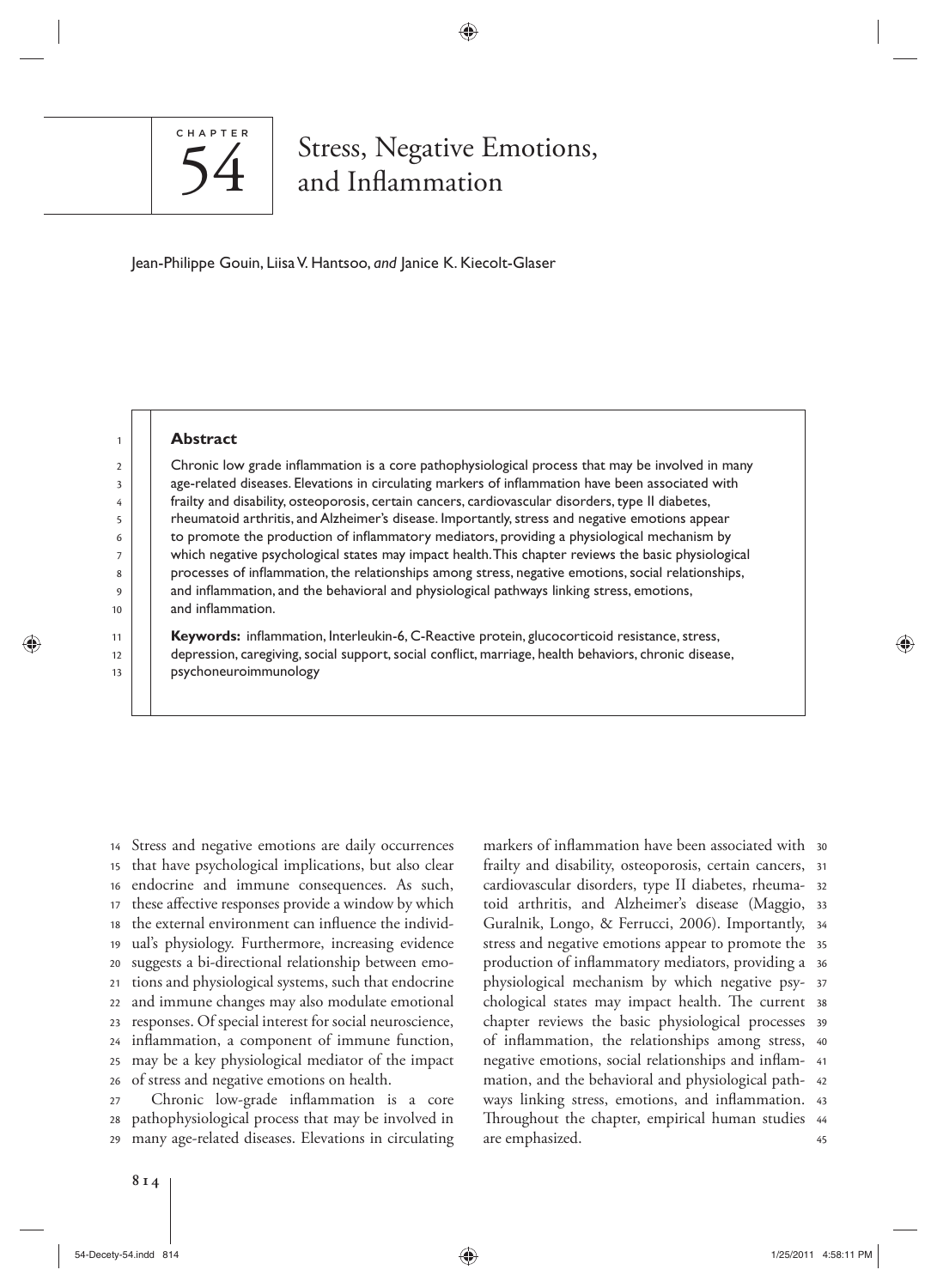<sup>1</sup> **Acute In! ammation: An Essential Response** 

 $\overline{\phantom{a}}$ **to Infections and Injuries** 

15 14 13 12 11 10 9 8 7 6 5 4 3 Inflammation is an essential immune response triggered by infection and injury. It is the initial, automatic, and nonspecific reaction of the innate immune system that occurs upon exposure to an antigen—a substance foreign to the host's body. Inflammation promotes the destruction and clearance of pathogens and initiates wound healing, enabling the body to cope with a range of insults, from viral infections to allergic reactions to cutaneous wounds. This process is enacted primarily by cytokines; soluble proteins that provide an intercellular signal to recruit and activate other immune cells to the affected area.

41 40 39 38 37 36 35 34 33 32 31 30 29 28 27 26 25 24 23 22 21  $20$ 19 18 17 16 Cytokines are produced mainly by immune cells such as monocytes, macrophages, lymphocytes, and endothelial cells, but they are also secreted by nonimmune cells such as osteoblasts, intestinal epithelial cells, adipocytes, and vascular smooth muscle cells. Proinflammatory cytokines, such as interleukin-6 (IL-6) or tumor necrosis factor- $\alpha$  (TNF- $\alpha$ ), promote a state of inflammation while anti-inflammatory cytokines, such as interleukin-10 (IL-10), decrease the production and function of proinflammatory cytokines, thereby regulating the immune response to antigens (Parham, 2004). In addition, cytokines may be classified as Th1 type or Th2 type. Th1 cytokines are associated with the proinflammatory response, which involves killing intracellular invaders. As prolonged Th1 response may result in tissue damage, the Th2 response counteracts this, promoting antiinflammatory activity. Furthermore, some cytokines have both proinflammatory and anti-inflammatory properties. For example, IL-6 promotes local inflammation but also restrains inflammatory response by suppressing TNF- $\alpha$  and interleukin-1 $\beta$  (IL-1 $\beta$ ) production, increasing IL-1 receptor antagonist and soluble TNF receptor p55, and by stimulating production of cortisol, a potent anti-inflammatory hormone (Tilg, Dinarello, & Mier, 1997).

53 52 51 50 49 48 47 46 45 44 43 42 Proinflammatory cytokines trigger the release of acute-phase reactants by the liver. Plasma concentrations of positive acute-phase proteins increase in response to inflammation, while negative acutephase proteins decrease in response to inflammation. Positive acute-phase reactants, such as CRP and serum amyloid A, play a role in the inflammatory process, engaging in processes such as opsonization of antigens (flagging an antigen as a target for phagocytosis) or recruiting immune cells. Negative acute phase reactants are important carrier and metalbinding proteins (Gabay & Kushner, 1999).

61 provides an overview of the component of the innate 60 detect in plasma of healthy individuals. Figure 54.1 s9 tant proinflammatory cytokine, but is harder to s8 57 56 (CRP) are the main inflammatory mediators that 55 Interleukin-6, TNF-α, and C-reactive protein 54 have been studied in relation to stress and depression in humans. Interleukin- $1\beta$  is another imporinvolved in the acute inflammatory response.

# **Chronic Inflammation and Health**

⊕

72 mortality, even among healthy older people (Harris) 71 tively associated with increased risk of all-cause of 70 69 conditions (Ershler & Keller, 2000; see Figure 54.2). 68 been implicated in a number of serious medical 67 health. In fact, chronic low-grade inflammation has  $\,$  66 and/or chronic inflammation may be detrimental to  $\,$  65 64 infection and injury. However, exaggerated responses Local inflammatory responses are critical in acute 63 In addition, both IL-6 and CRP have been prospecet al., 1999).

62

⊕

88 87 individuals (Marsland, Gianaros, Abramowitch, 86 nitive performance has been found among healthy 85 Furthermore, an inverse relation between plasma 84 disability in older adults (Ferrucci et al., 1999). 83 tively associated with the development of frailty and  $\,$  s2  $\,$ levels of inflammatory markers have been prospec- 81 (Cesari et al., 2004; Giuliani et al., 2001). High so 79 frailty and inversely related to bone mineral density is positively associated with markers of physical 78 77 Moreover, among older adults, elevated serum IL-6 ity (Madhok, Crilly, Watson, & Capell, 1993). 76 75 its soluble receptor are elevated in synovial fluid 74 Among rheumatoid arthritis patients, IL-6 and 73 and in plasma, and are correlated with disease activ-IL-6 and hippocampal grey matter volume and cog-Manuck, & Hariri, 2008).

 $QQ$ 98 fatigue (Collado-Hidalgo, Bower, Ganz, Cole, & severe cancer-related symptoms such as persistent 97 also been associated with poorer prognosis and more  $\,$  96  $\,$ In humans, elevated inflammatory markers have 95 gression (Balkwill, Charles, & Mantovani, 2005). 94 93 cal studies, inflammation in and around the tumor 92 Pandey, & Sethi, 2006). In experimental and clini- 91 90 risk of certain cancers (Aggarwal, Shishodia, Sandur, Elevated markers of inflammation may increase 89 appears to promote cancer development and pro-Irwin, 2006; Salgado et al., 2003).

disorders (Amar et al., 2006; Sesso et al., 2003). 105 104 erosclerotic processes and hypertension, which in 103 Ridker, 2001). Inflammation is also related to ath- 102 101 Notably, IL-6 is a prospective risk factor for type  $\,$  100  $\,$ 2 diabetes (Pradhan, Manson, Rifai, Buring, & turn are linked to the development of cardiovascular

gouin, hantsoo, kiecolt-glaser **815**

54-Decety-54.indd 815 1/25/2011 4:58:11 PM /25/2011 4:58:11 PM /25/2011 4:58:11 PM /25/2011 4:58:11 PM /25/201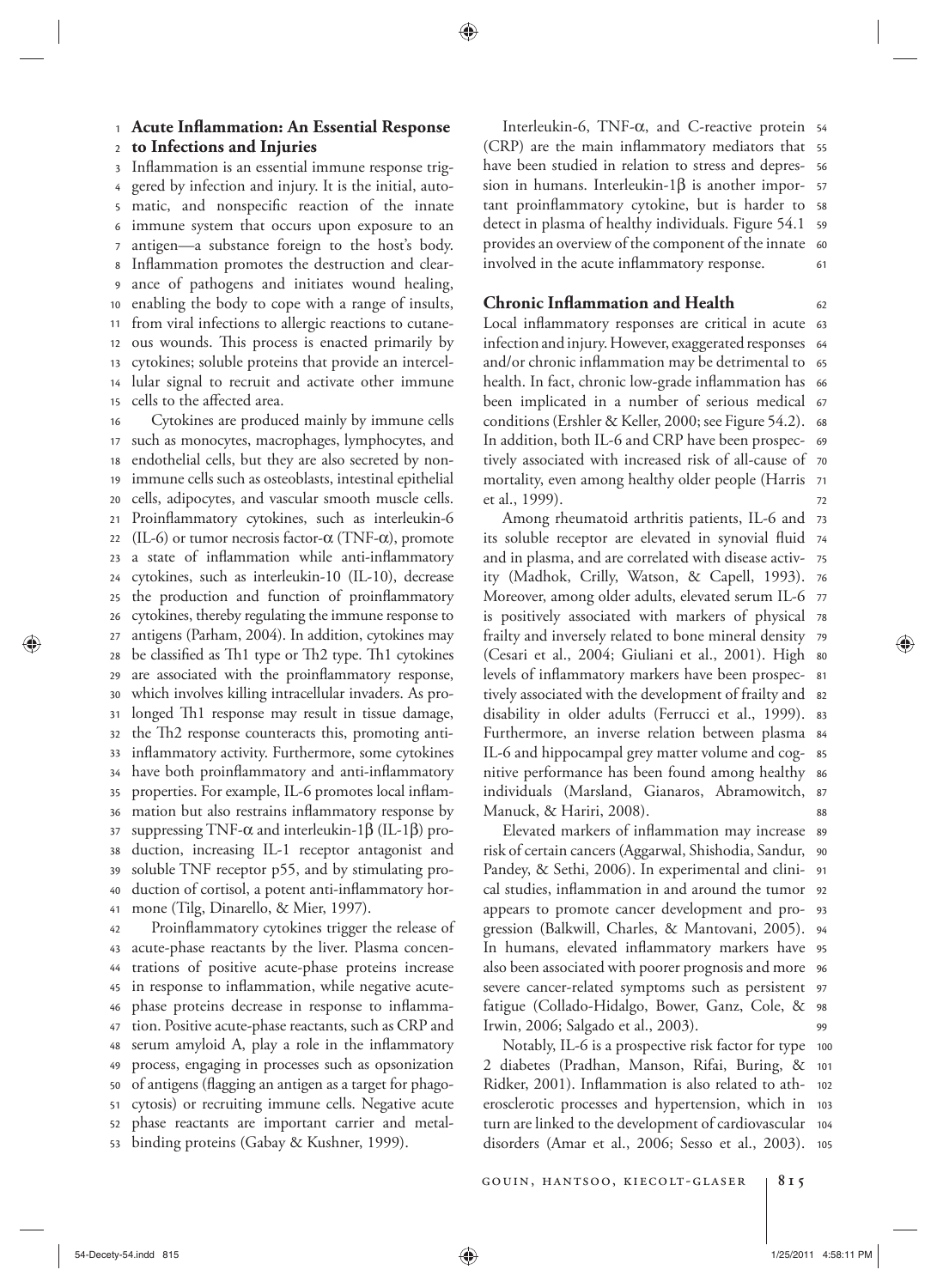

 $\bigoplus$ 

Fig. 54.1 Acute Inflammation: Innate Immune System The innate immune response is the body's immediate, nonspecific reaction to infection, injury, or stress. As opposed to the **Fig. 54.1** Acute Inflammation: Innate Immune System The innate immune response is the body's immediate, nonspecific reaction to infection, injury, or stress. As opposed to the adaptive immune response, which relies on antibodies, the innate immune response relies on cytokines. Cytokines are signaling molecules which can act in an endocrine, adaptive immune response, which relies on antibodies, the innate immune response relies on cytokines. Cytokines are signaling molecules which can act in an endocrine, paracrine, or autocrine manner, recruiting other immune cells to the site. paracrine, or autocrine manner, recruiting other immune cells to the site.

 $\bigoplus$ 

 $\bigoplus$ 

 $\bigoplus$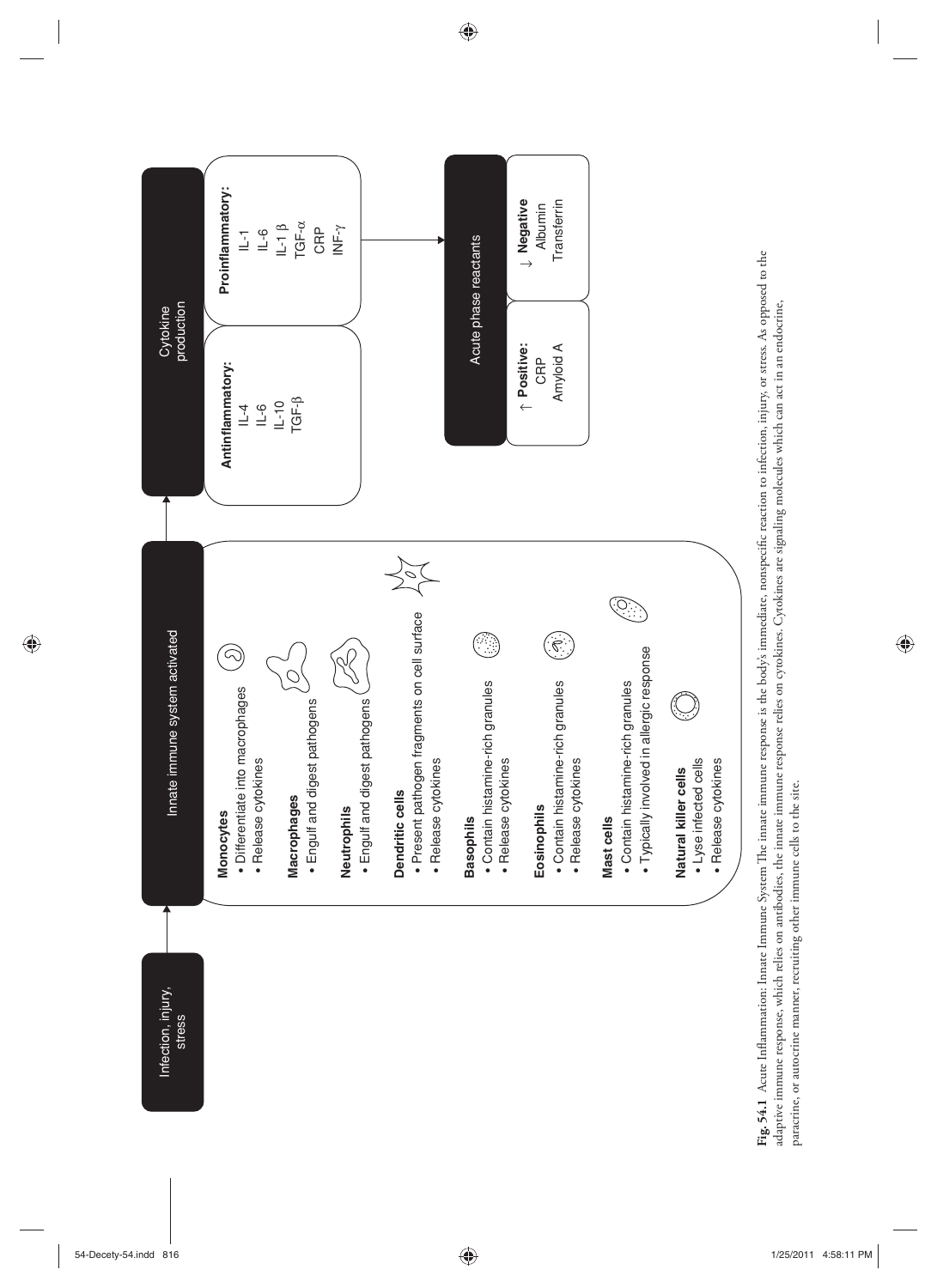

Fig. 54.2 Chronic Inflammation and Health Chronic inflammation is associated with a number of health conditions.

13 12 11 10 9 8 7 6 5 4 3 2 1 Indeed, plasma levels of IL-6 and CRP have been associated with an increased risk of myocardial infarction, even among apparently healthy individuals (Ridker, Rifai, Stampfer, & Hennekens, 2000; Ridker, 2000). Circulating markers of inflammation also predict a worse prognosis following an acute coronary episode (Lindmark, Diderholm, Wallentin, & Siegbahn, 2001). Moreover, individuals presenting high levels of CRP were at increased risk of developing transient myocardial ischemia during a laboratory mental stressor, a condition associated with increased risk of later, clinically relevant cardiac events (Shah et al., 2006).

#### 14 **Acute Stress and Inflammation**

29 28 27 26 25 24 23 22 21 20 19 18 17 16 15 Acute stress elicits peripheral production of proin flammatory cytokines. In animal models, a range of stressors including physical restraint, foot shock, and open field exposure, provoke elevations in circulating markers of inflammation, with the magnitude of the change proportional to the intensity of the stressor (LeMay, Vander, & Kluger, 1990; Zhou, Kusnecov, Shurin, DePaoli, & Rabin, 1993). For example, the increase in circulating IL-6 was proportional to the number of foot shocks administered to the rat (Zhou et al., 1993). Furthermore, this inflammatory response to stress can be conditioned. After pairing the foot shocks with an auditory tone for several trials, the conditioned stimulus (i.e., the auditory tone) acquired the ability to elicit

31 an inflammatory response even in the absence of 30 shock (Johnson et al., 2002; Zhou et al., 1993).

 $59$ 2002; Lutgendorf, Logan, Costanzo, & Lubaroff, 58 57 to the occurrence of the stressor (e.g. Heesen et al., by the fact the blood samples were taken too close s6 effects observed in the literature may be explained ss ronment (Kiecolt-Glaser et al., 2005). Some null 54 53 of a marital disagreement in a well-controlled enviobserved up to 24 hours following the discussion 52 vations in circulating markers of inflammation were 51 task (Steptoe, Hamer, & Chida, 2007). In fact, ele-  $\,$  so 49 post-stress compared to immediately after the stress inflammation appears to be greater 30 to 120 minutes 48 psychological stressor. The increase in biomarkers of 47 46 reliably observed after exposure to a standardized tions in plasma levels of IL-6, IL-1 $\beta$ , and CRP are 45 lating markers of inflammation suggests that eleva- 44 human studies on the impact of acute stress on circu- 43 clear cells (Brydon et al., 2005). A meta-analysis of 42 to an increase in IL-1 $\beta$  gene expression in mononu- 41 40 ence (i.e., Stroop) task and a mirror tracing task led sor comprising a computerized color-word interfer- 39 2006). Similarly, exposure to an experimental stres- 38 37 task, elicited elevations in plasma IL-6 (Pace et al., 36 involving mental arithmetic and a public-speaking 35 Trier Social Stress Test (TSST), a laboratory stressor Mohamed-Ali, & Steptoe, 2004). For example, the  $\,$  34  $\,$ to increases in inflammation (Brydon, Edwards, 33 32 In humans, standardized laboratory stressors lead 2004).

gouin, hantsoo, kiecolt-glaser **817**

⊕

⊕

54-Decety-54.indd 817 1/25/2011 4:58:11 PM 1/25/2011 4:58:11 PM 1/25/2011 4:58:11 PM 1/25/2011 4:58:11 PM 1/25/2011 4:58:11 PM 1/25/2011 4:58:11 PM 1/25/2011 4:58:11 PM 1/25/2011 4:58:11 PM 1/25/2011 4:58:11 PM 1/25/2011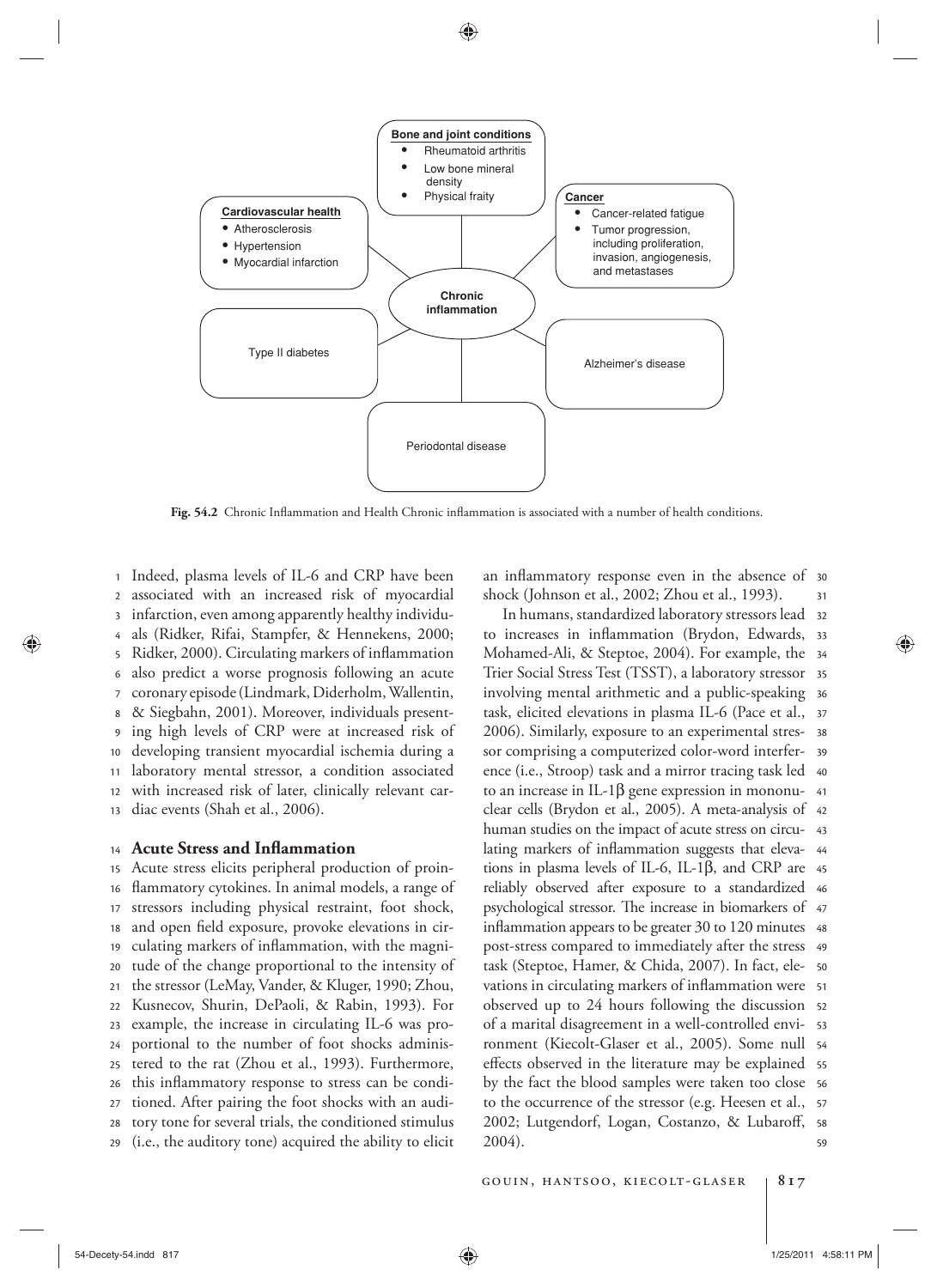21 20 19 18 17 16 15 14 13 12 11 10 9 8 7 6 5 4 3 2 <sup>1</sup> Short-term naturalistic stressors also appear to promote systemic inflammation. Psychiatry residents who gave an oral presentation before the members of their department exhibited an increase in IL-1 $\beta$ and sICAM, a chemokine whose presence suggest an inflammatory state, as compared to control days when they listened to colleagues giving presentations (Heinz et al., 2003). Similarly, among communitydwelling adults, the frequency of daily hassles in the past month was positively associated with elevated plasma levels of sICAM-1, and the frequency of positive events over the last month was negatively associated with higher IL-6 plasma levels (Jain, Mills, von Kanel, Hong, & Dimsdale, 2007). Self-reported perceived stress has also been cross-sectionally associated with plasma CRP levels (McDade, Hawkley, & Cacioppo, 2006). Low socioeconomic status, a condition often associated with multiple stressors, has been related to greater plasma levels of IL-6, TNF- $\alpha$ , and CRP, compared to higher socioeconomic status (Koster et al., 2006).

39 38 37 36 35 34 33 32 31 30 29 28 27 26 25 24 23 22 Repeated exposure to a standardized stressor does not lead to the habituation of the inflammatory response. Participants who participated in the TSST once a week for three weeks demonstrated reduced cortisol and systolic blood pressure reactivity during the second and third exposure to the stressor. However, the inflammatory responses remained the same across the three experimental sessions (von Kanel, Kudielka, Preckel, Hanebuth, & Fischer, 2005 ). If such lack of habituation also occurs in naturalistic settings, inflammatory responses to relatively minor but recurrent stress in daily life may contribute to increased low-grade inflammation. Importantly, stress-induced elevations in circulating inflammatory markers have been prospectively associated with the development of subclinical indicators of cardiovascular diseases (Brydon & Steptoe, 2005; Ellins et al., 2008).

53 52 51 50 49 48 47 46 45 44 43 42 41 40 In the context of autoimmune and inflammatory diseases, stress-induced increases in inflammation may exacerbate disease activity. Individuals suffering from gingivitis, a chronic inflammation of the oral gingival connective tissue, were randomly exposed to either a public-speaking task or a nonstressful control task. The stress task induced increases in IL-8 production in gingival crevicular fluid, suggesting a mechanism by which stress may promote disease progression (Weik, Herforth, Kolb-Bachofen, & Deinzer, 2008). Among women with rheumatoid arthritis, chronic interpersonal stress was associated with greater LPS-stimulated IL-6 production by peripheral blood mononuclear cells.

58 57 Dysregulated inflammatory responses may therefore s6 to greater self-reported fatigue (Davis et al., 2008).  $\,$  ss This increase in IL-6 production was in turn related 54 be detrimental in the context of autoimmune and inflammatory diseases.

59

⊕

# **Chronic Stress and Inflammation**

72 of death, compared to noncaregiving controls 71 70 delayed wound healing, and even an increased risk 69 iety and depressive disorders, a greater frequency 68 loved one. Caregivers have an increased risk for anx- 67 ity (e.g. apathy, inappropriate emotion) of their 66 behaviors (e.g., agitation, aggression), and personal-  $\,$  65  $\,$ 64 nitive functioning (e.g., memory loss, confusion), Caregivers must deal daily with the changes in cog- 63 one of the best human models of chronic stress. 62 grade inflammation. Family dementia caregiving is 61 Chronic stress may promote a state of chronic low- 60 of infectious illnesses, poorer responses to vaccines, (Gouin, Hantsoo, & Kiecolt-Glaser, 2008).

97 the age of 75, while noncaregivers were expected to s6 95 caregivers reached this threshold on average around death. In the Kiecolt-Glaser et al. study (2003), 94 greater than 3.19 pg/ml had a 2-fold greater risk of 93 older adults with an IL-6 serum concentration 92 ial. Based on the results of epidemiological studies, 91 amplified age-related increase in IL-6 was not triv-  $\,$  90  $\,$ ing controls (Kiecolt-Glaser et al., 2003). This 89 88 pared to 106 demographically-similar noncaregiv-87 greater increase in IL-6 over a 6-year period, com-119 caregivers exhibited on average a four-fold 86 age-related increases in IL-6. In a longitudinal study, ss Chronic stress also appears to exacerbate the natural s4 83 of IL-6 compared to 54 demographically similar 82 81 which 116 caregivers exhibited higher plasma levels These results were replicated in a larger study in 80 significant life changes (Lutgendorf et al., 1999). 79 cation, as well as women who were not experiencing 78 77 undergoing the time-limited stress of housing relo-76 higher plasma IL-6 levels compared to older women 75 women caring for a spouse with dementia exhibited has been related to heightened inflammation. Older 74 The chronic stress associated with caregiving 73 noncaregiving controls (von Kanel et al., 2006). cross that threshold after the age of 90.

between the chronic stress of caregiving and the 105 mechanism that might explain the association 104 chronic low-grade inflammation is a physiological 103 tory cytokines among caregivers. The subsequent 102 101 healing in combination with chronic stress may 100 poorer responses to vaccine, and delayed wound 99 The higher frequency of infectious illnesses, 98 contribute to greater production of proinflamma-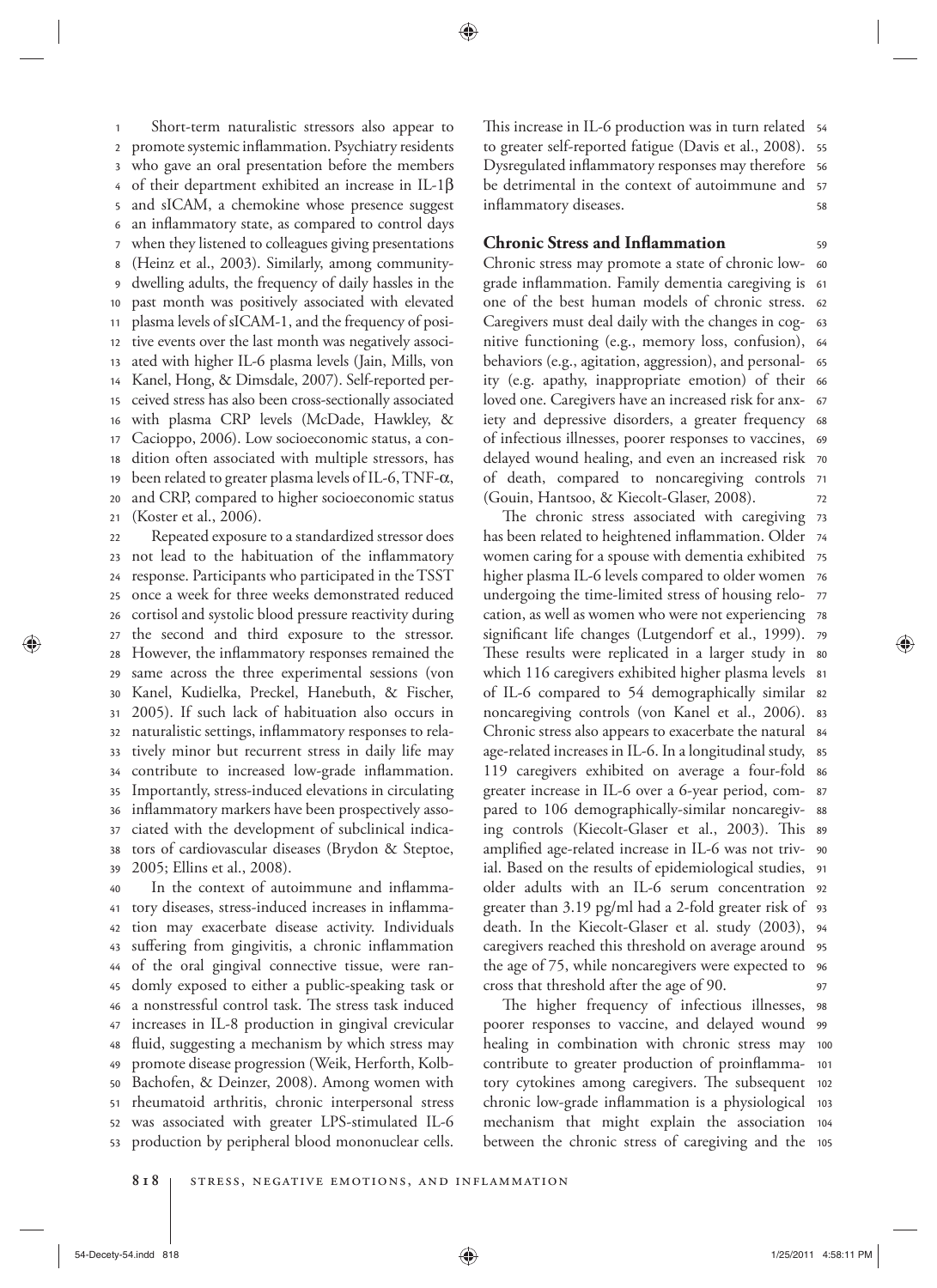2 <sup>1</sup> development and progression of age-related diseases, and even death (Black, 2006).

### 3 **Depression, Mood, and Inflammation**

8 7 6 5 4 Clinical depression and subsyndromal depressive symptoms have been related to elevated circulating markers of inflammation. Several lines of evidence support the association between depression and inflammation.

### 10 9 *Pharmacologically-induced Inflammation is Associated with Depression*

24 23 22 21 20 19 18 17 16 15 14 13 12 11 In rodents, systemic or central administration of proinflammatory cytokines, IL-1 $\beta$  in particular, induces a sickness behavior syndrome resembling human depression. Behavioral changes following proinflammatory cytokine administration include fever, anorexia, weight loss, psychomotor retardation, sleep disturbances, impaired cognitive abilities, and anhedonia. The fact that these symptoms disappear when the administration of cytokine is interrupted, or with the administration of cytokine antagonists or anti-inflammatory compounds, supports the role of cytokines in causing these depression-like symptoms (Dantzer, O'Connor, Freund, Johnson, & Kelley, 2008).

41 40 39 38 37 36 35 34 33 32 31 30 29 28 27 26 25 In humans, proinflammatory cytokines are administered therapeutically to treat certain cancers and infectious diseases such as hepatitis C. Patients undergoing IL-2 or interferon (IFN)- $\alpha$  treatment exhibit cognitive disturbances and neurovegetative symptoms such as loss of appetite, fatigue, or altered sleep in the first week of treatment. A few weeks later, sadness and loss of interest are experienced by 40% of the patients receiving cytokine treatment (Capuron, Gumnick et al., 2002). A notable proportion of those patients developed sufficiently severe depressive symptoms to require psychiatric treatment (Dieperink, Ho, Thuras, & Willenbring, 2003). In addition, IFN- $\alpha$  treatment causes increases in circulating IL-6 and TNF- $\alpha$ , and provokes HPA axis alterations, as well as dysregulation of serotonin metabolism (Capuron & Miller, 2004).

51 50 49 48 47 46 45 44 43 42 Vaccinations can also lead to transient mood disturbances that may be related to inflammatory responses to the immune challenge. Individuals who were vaccinated reported an increase in negative affect and a decrease in positive mood that was correlated with the elevation in serum IL-6 levels following the immune challenge (Wright, Strike, Brydon, & Steptoe, 2005). Similarly, injection of a *salmonella abortus equi* endotoxin led to a 50 to 100-fold increase in plasma IL-6 and TNF- $\alpha$ 

57 group but not the placebo group (Reichenberg 56 depressed mood were observed in the endotoxin 55 cebo substance. Significant elevations in anxiety and 54 53 52 concentration within 4 hours, but no such increase was observed following administration of the plaet al., 2001).

# *Depression Treatment Leads to Reduction in In! ammation*

59 58

⊕

81 observed among patients who received a placebo  $^{80}$ improvement in depressive symptoms was not 79 pendent of improvement in disease activity. Such 78 exhibited reductions in depressive symptoms inde- 77 sis who received etanercept, a TNF- $\alpha$  antagonist, 76 can have antidepressant effects. Patients with psoria- 75 Conversely, some anti-inflammatory medication 74 (Hauser et al., 2002; Musselman et al., 2001). 73 vented or attenuated by antidepressant treatment 72 symptoms elicited by IFN- $\alpha$  therapy can be pre- 71 (Leonard, 2001). Furthermore, the depressive 70 patients responding to antidepressant medication 69 68 matory cytokines is also observed in depressed 1995). A complementary increase in anti-inflam- 67 Abu-Shach, & Vedder, 2000; Sluzewska et al., 66 IL-6, TNF-α, and CRP (Lanquillon, Krieg, Bening-65 cation has been associated with reduction in plasma 64 depression and inflammation. Antidepressant medi- 63 providing further evidence of an association between 62 sion reduces circulating markers of inflammation, 61 Successful pharmacological treatment of depres- 60 medication (Tyring et al., 2006).

96 95 94 sion among cardiac patients led to a reduction in behavioral intervention targeting stress and depres-  $\,$  93 TSST (Pace et al., 2009). Furthermore, a cognitive- 92 lower IL-6 response to a laboratory stressor, the 91 90 in meditation practices more frequently had a meditation intervention, individuals who engaged 89 88 increase in anti-inflammatory cytokines (Carlson, 87 86 matory cytokines as well as a complementary with cancer patients led to reduction in proinflam- 85 84 A mindfulness-based stress reduction intervention depression may also impact inflammatory activity. 83 Behavioral interventions targeting stress and 82 Speca, Patel, & Goodey, 2003). Similarly, during a plasma proinflammatory cytokines (Doering, Cross, Vredevoe, Martinez-Maza, & Cowan, 2007 ).

### **99** 98 97  *Association Between Depression and*  **Inflammation in Epidemiological** *and Clinical Studies*

systemic inflammation. Several studies have noted 102 101 100 Syndromal depressive disorders as well as depressive symptoms have been associated with increased

gouin, hantsoo, kiecolt-glaser **819**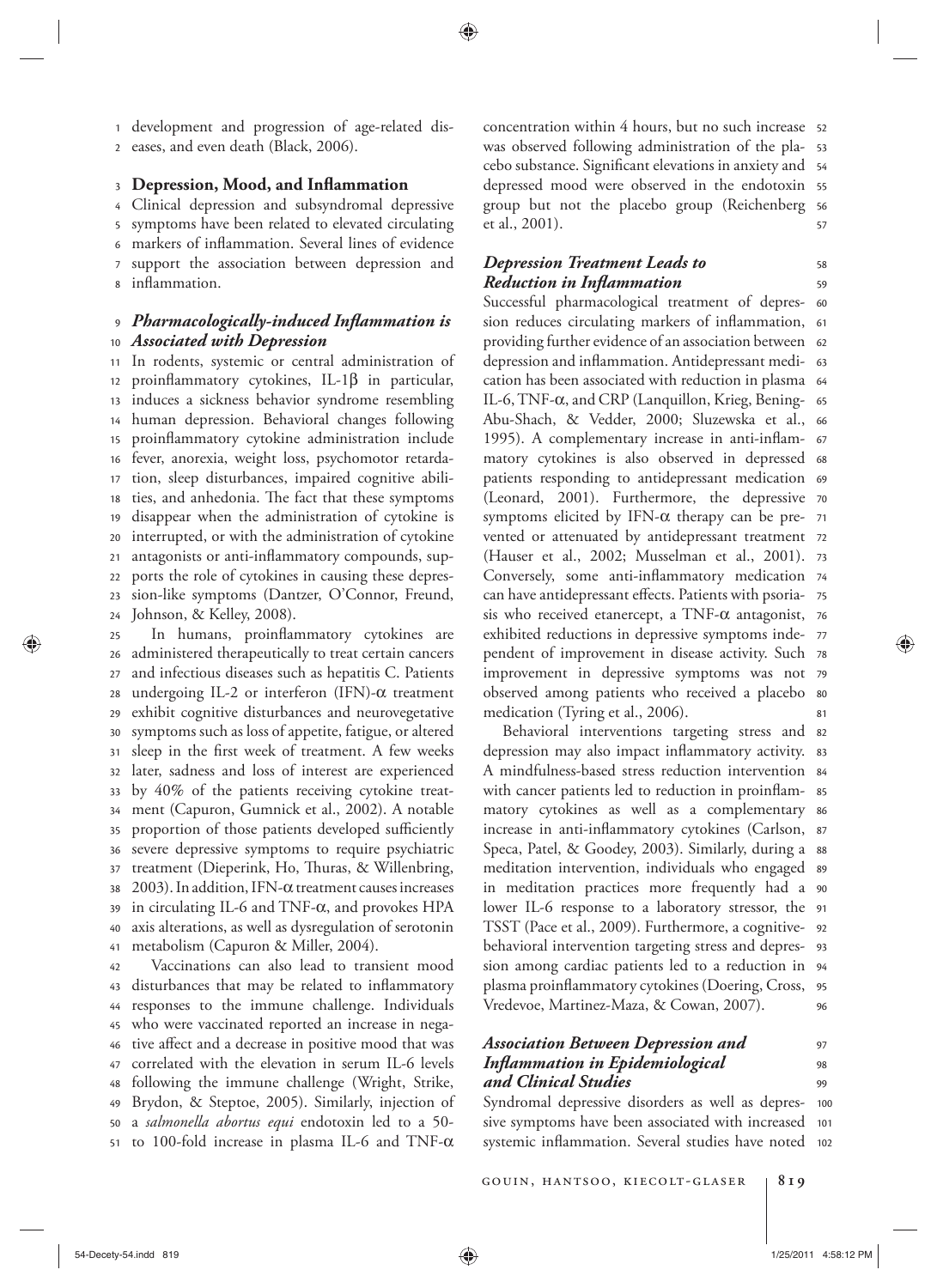17 16 15 14 13 12 11 10 9 8 7 6 5 4 3 2 1 an elevation of 40 to 50% in the serum concentrations of IL-6 and CRP among clinically depressed patients relative to control participants who had no psychiatric history (Ford & Erlinger, 2004; Irwin, 2002; Maes et al., 1997; Miller, Stetler, Carney, Freedland,  $& Banks, 2002; Pike & Irwin, 2006).$ In epidemiological studies, individuals presenting subsyndromal depressive symptoms also exhibited higher serum concentrations of CRP, IL-6, TNF- $\alpha$ and IL-1 $\beta$  compared to individuals reporting no or low levels of depressive symptoms (Dentino et al., 1999; Kop et al., 2002; Penninx et al., 2003; Suarez, Krishnan, & Lewis, 2003; Thomas et al., 2005). A meta-analysis confirmed the positive association between depressive symptoms, clinical depression and elevations in plasma IL-1 $\beta$ , IL-6, and CRP (Howren, Lamkin, & Suls, 2009).

#### 18 *<i>Chronic Diseases, Inflammation,*

### 19 *and Depression*

32 31 30 29 28 27 26 25 24 23 22 21 20 Some authors argue that the high prevalence of depression seen in cardiovascular, cancer, diabetes, and rheumatoid arthritis patients may in part be due to the state of chronic inflammation found in these medical conditions (Raison, Capuron, & Miller, 2006). Infectious and inflammatory diseases have also been associated with behavioral alterations resembling depression such as malaise, lethargy, anorexia, hypersomnia, and anhedonia (Larson & Dunn, 2001). Indeed, high levels of proinflammatory cytokines have been associated with clinical depression among patients with diverse diseases (Bonaccorso et al., 2002).

### 34 33  *Bidirectional Relationships Between Mood and In! ammation*

51 50 49 48 47 46 45 44 43 42 41 40 39 38 37 36 35 Even transient mood disturbances may impact peripheral inflammatory activity. Academic examination-induced anxiety has been associated with greater production of serum TNF- $\alpha$ , IL-6, and IFN- $γ$  among medical students (Maes et al., 1998). Similarly, increased anxiety in response to a laboratory stressor was associated with a higher level of IL-1 $β$  gene expression, suggesting that mood disturbance following exposure to a stressor contributes to changes in systemic inflammation (Brydon et al., 2005). Moreover, state depressive symptoms in the past week that represented a deviation from trait or typical depressive symptoms over the past 6 months were associated with elevated plasma IL-6 levels (Rohleder & Miller, 2007). Collectively, these data suggests a bidirectional relationship between mood and inflammation.

84 2008). Figure 54.3 summarizes the relationship 83 82 young women (Rohleder, Chen, Wolf, & Miller, elevated circulating markers of inflammation among 81 greater self-reported shame was also associated with  $\,$  so Kemeny, Aziz, Kim, & Fahey, 2004). Similarly, 79 who wrote about neutral experiences (Dickerson, 78 soluble receptor activity, compared to participants 77 which they blame themselves had increased  $\text{TNF-}\alpha$  76 assigned to write about a traumatic experience in 75 elevated biomarkers of inflammation. Participants 74 73 self-conscious emotion of shame has been related to Janicki-Deverts, Muldoon, & Kamarck, 2008). The 72 but lower levels of depressive symptoms (Stewart, 71 pared to individuals with high levels of hostility 70 69 hostility have higher levels of IL-6 and CRP, com-Individuals with high levels of both depression and 68 interact in predicting basal levels of inflammation. 67 Young, 2006). Depression and hostility appear to 66 Manuck, 2008; Suarez, Boyle, Lewis, Hall, & 65 et al., 2006; Marsland, Prather, Petersen, Cohen, & 64 associated with increased inflammation (Graham 63 et al., 2007). Anger and hostility have also been 62 61 dren involved in motor vehicle accidents (Pervanidou the development of PTSD symptoms among chil- 60 more, elevated morning plasma IL-6 levels predicted s9 Loksimovic, Wolf, & Kirschbaum, 2004). Further- ss 57 viduals without such anxiety disorder (Rohleder, LPS-stimulated IL-6 production, compared to indi- 56 post-traumatic stress disorder (PTSD) had greater 55 ated with increased inflammation. Individuals with 54 Other negative emotions have also been associ- 53 **Other Negative Emotions and Inflammation** 52 between depression and inflammation.

# **Cross-sensitization: Stress, Depression, and In! ammation**

 $10<sup>1</sup>$ not randomized to both the active vaccine and the 100 in serum IL-6, compared to participants who were 99 the psychological stressor exhibited greater increases 98 97 received a typhoid vaccination and were exposed to additional stressors. Healthy volunteers who both 96 95 94 & Anisman, 2008 ; Johnson et al., 2002 ). In humans, exposed to stressors (Gibb, Hayley, Gandhi, Poulter, 93 a bacterial endotoxin, compared to rats that were not 92 sickness behavior responses to the administration of 91 disruption exhibited amplified inflammatory and 90 to stressors such as inescapable tail shocks or social s9 88 Stress and depression can also sensitize the immune 87 system to the action of other stressors. Rats exposed stress can also amplify inflammatory response to psychological stressor (Brydon et al., 2009 ).

responses to psychological stressors. Men with a 103 Depression can also amplify inflammatory 102

86 85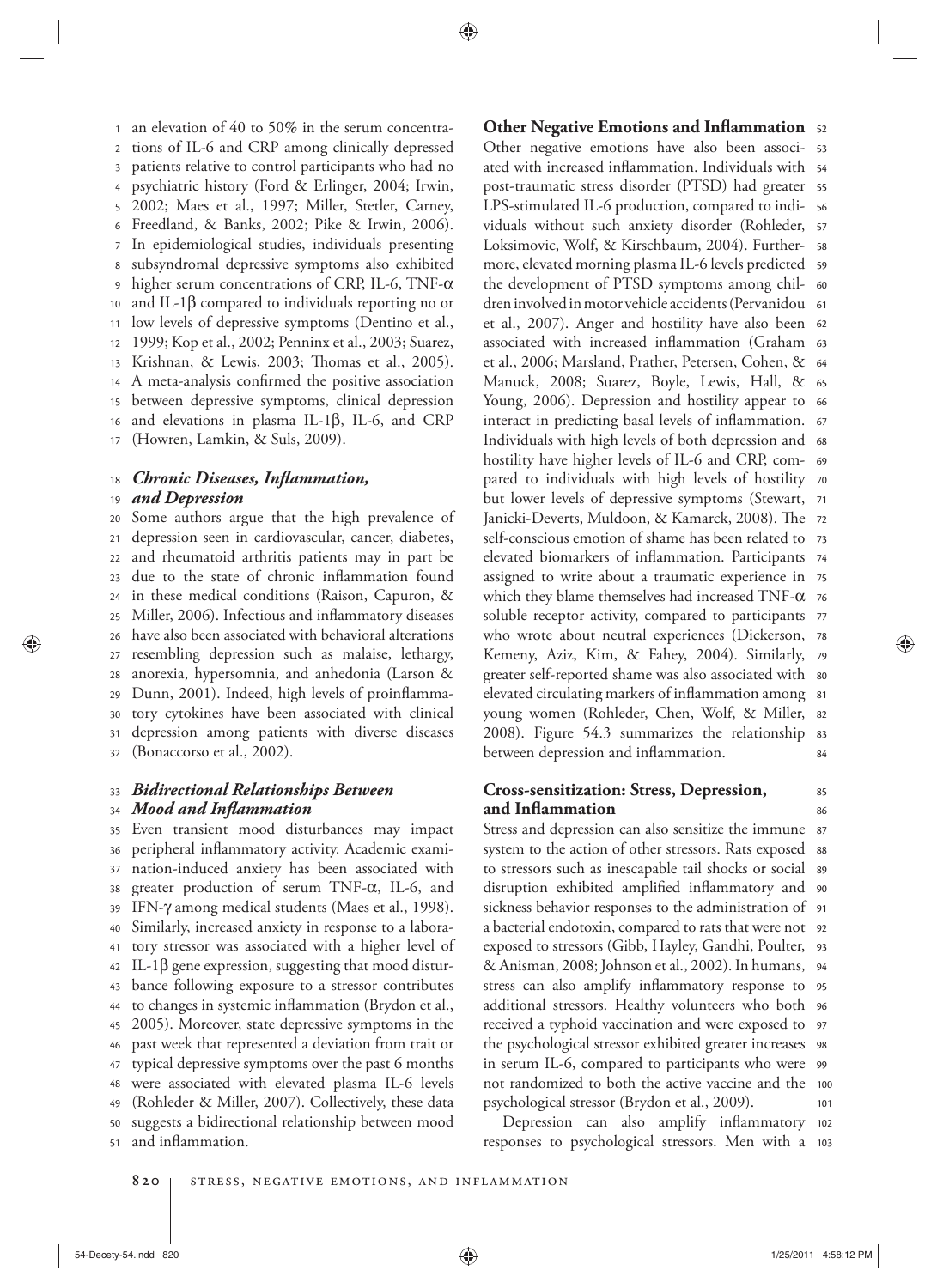

### Evidence linking inflammation and emotion

⊕

Fig. 54.3 Negative emotions and inflammation experimental and correlational research in animals and humans demonstrates bidirectional relationships between inflammation and mood.

 $22$ 21 20 19 18 17 16 15 14 13 12 11 10 9 8 7 6 5 4 3 2 1 diagnosis of major depression had significantly greater mononuclear cell NF- κ B activation, a gene involved in the production of inflammatory proteins, and greater increases in plasma IL-6 following exposure to the TSST, compared to participants with no history of affective disorder (Pace et al., 2006). Depression may also exacerbate CRP response to psychological stress. Individuals without depression had a sharper increase in CRP following exposure to a laboratory stressor, but their CRP levels declined to baseline during the recovery. In contrast, depressed individuals had a smaller CRP increase following exposure to the stressor; however, CRP levels kept rising during the recovery to the levels that the controls reached immediately after the stressor (Miller, Rohleder, Stetler, & Kirschbaum, 2005). Furthermore, depressed individuals with a history of childhood maltreatment had greater basal CRP plasma levels, compared to depressed individuals who did not experience childhood adversities (Danese, Pariante, Caspi, Taylor, & Poulton,  $2007$ ).

33 inflammatory response to the influenza vaccine 32 levels of depressive symptoms can amplify the 31 especially noteworthy because even relatively low 30 Malarkey, & Kiecolt-Glaser, 2003). This result is 29 28 no depressive symptoms (Glaser, Robles, Sheridan, immunization, compared to individuals reporting 27 fied IL-6 response up to two weeks after influenza 26 25 adults reporting depressive symptoms had an ampliresponse to other nonpsychological stressors. Older 24 In addition, depression may sensitize the immune 23 (Glaser et al., 2003).

# **Social Relationships and Inflammation**

2002). Conversely, low social support has been 43 Sorosky, Buller, & Lubaroff, 2000; Lutgendorf et al., 42 2005; Friedman et al., 2005; Lutgendorf, Anderson, 41 40 patients and healthy volunteers (Costanzo et al., circulating markers of inflammation among cancer 39 38 social relationships have been associated with lower Kiecolt-Glaser, 2007). Social support and positive 37 36 tionships and immunity (Graham, Christian, & 35 There is a robust relationship between social rela-

gouin, hantsoo, kiecolt-glaser **821**

⊕

34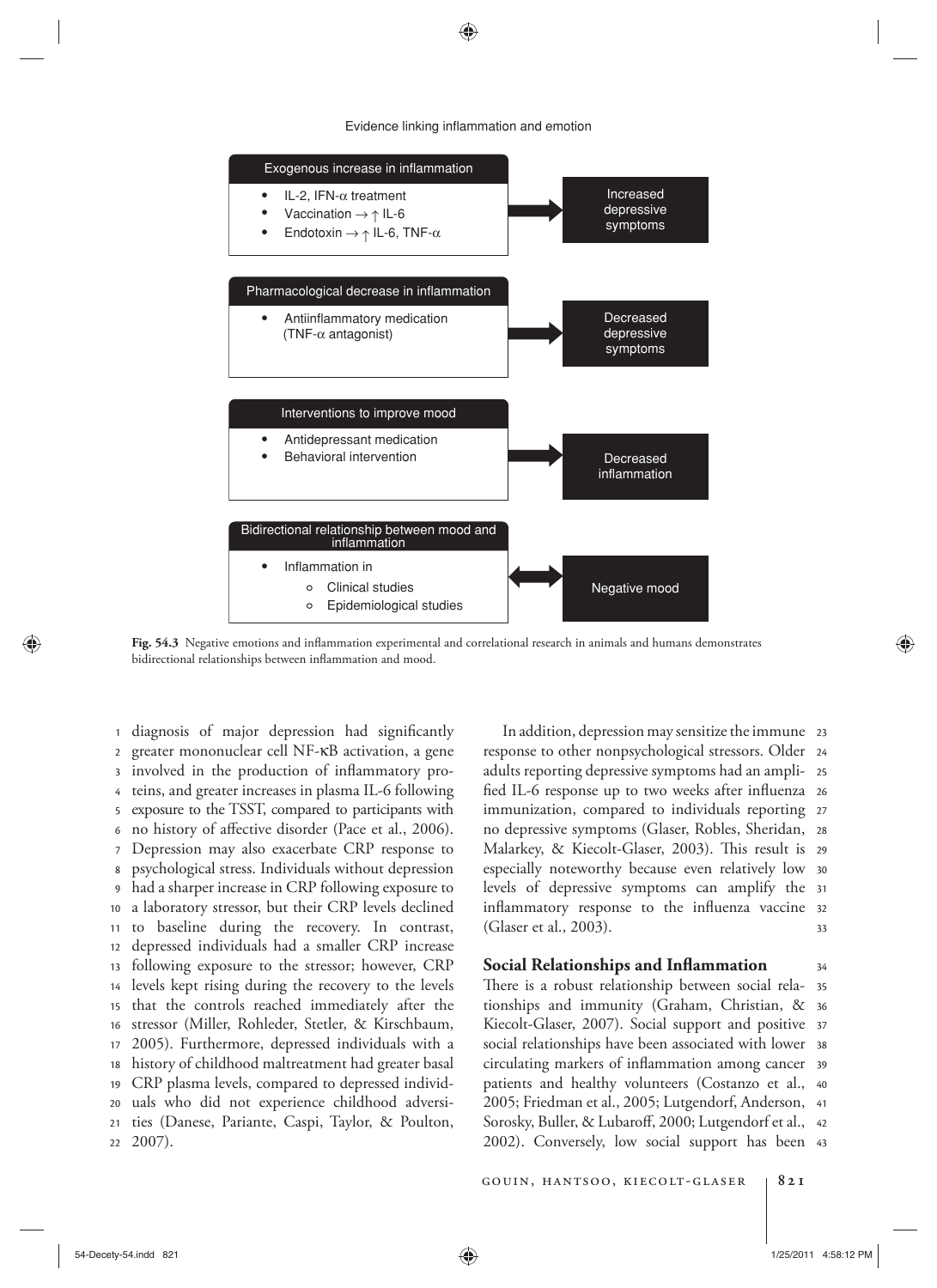13 12 11 10 9 8 7 6 5 4 3 2 <sup>1</sup> related to higher plasma CRP and greater LPSstimulated IL-8 production (Coussons-Read, Okun, & Nettles, 2007 ; Marsland, Sathanoori, Muldoon, & Manuck, 2007). In an epidemiological study, social integration was inversely related to plasma CRP and IL-6 in men (Loucks et al., 2006). In a similar vein, socially isolated individuals presented a shift from anti- to proinflammatory gene expression (Cole et al., 2007). Furthermore, greater religious participation has also been related to lower levels of systemic inflammation (Koenig et al., 1997; Lutgendorf, Russell, Ullrich, Harris, & Wallace,  $2004$ .

32 31 30 29 28 27 26 25 24 23 22 21 20 19 18 17 16 15 14 Negative social interactions have been associated with elevations in circulating markers of inflammation. Couples who exhibited more negative and hostile behaviors during the discussion of marital disagreement had greater increases in IL-6 and TNF-α, compared to less hostile couples (Kiecolt-Glaser et al., 2005). This effect was even more pronounced among individuals with higher levels of attachment avoidance (Gouin et al., in press). Moreover, healthy young women reporting chronic interpersonal difficulties exhibited a greater increase in messenger ribonucleic acid (mRNA) for the proinflammatory transcription factor NF-KB, and greater LPS-stimulated IL-6 production over the next 6 months (Miller, Rohleder, & Cole, 2009). Furthermore, in a 32-year prospective study, childhood maltreatment, a major interpersonal stressor, was associated with increased plasma CRP levels in adulthood (Danese et al., 2008).

#### 33  **Behavioral Pathways Linking Negative**

### 34 **Emotions and Inflammation**

47 46 45 44 43 42 41 40 39 38 37 36 35 Changes in health behaviors may partially mediate the relationship between stress, depression, and inflammation. Stress and depression often elicit the adoption of detrimental health behaviors, including smoking and alcohol use, reduction in physical activity, poor diet choices, and less sleep (Steptoe, Wardle, Pollard, Canaan, & Davies, 1996; Vitaliano, Scanlan, Zhang, Savage, & Hirsch, 2002). Several of these negative health behaviors have been associated with elevated biomarkers of systemic inflammation. In population-based studies, smoking and greater alcohol intake were associated with greater plasma CRP levels (Hamer & Chida, 2009; Nazmi, Oliveira,

52 51 50 49 48 & Victora, 2008). Acute exercise triggers transient increases in plasma IL-6 and TNF- $\alpha$  that are important for muscle repair, cell turnover, and regulation of lipids (Petersen & Pedersen, 2005). However, lack of regular physical activity is associated with

54 higher basal levels of circulating inflammatory 53 markers (e.g., Elosua et al., 2005; Ford, 2002).

72 of circulating markers of inflammation (Kiecolt- 71 with the *n*-6: *n*-3 ratio to predict higher basal levels 70 Similarly, among older adults, depression interacted 69 (Maes, Christophe, Bosmans, Lin, & Neels, 2000). 68 compared to students with lower *n*-6: *n*-3 ratio 67 tory reactivity to academic examination stress, 66 with a higher *n-*6: *n-3* ratio had greater inflamma- 65 mote increased inflammatory responses. Students 64 appear to interact with stress and depression to pro- 63 tion (Ferrucci et al., 2006). Lower levels of *n*-3 62 ated with lower circulating makers of inflamma- 61 (*n*-3) polyunsaturated fatty acids have been associ- 60 In epidemiological studies, high levels of omega-3 s9 quent increases in plasma IL-6 (Nappo et al., 2002).  $\,$  ss 57 56 55 Diets high in saturated fat may fuel chronic lowgrade inflammation. A high-fat meal, but not a high-carbohydrate meal, was associated with subse-Glaser et al., 2007).

84 83 tory responses to psychological stress (Brydon et al., abdominal fat can amplify cortisol and inflamma-  82 Ali, Pinkney, & Coppack, 1998). Furthermore, 81 80 ing IL-6 may originate from adipocytes (Mohamed-79 of production of IL-6 by immune cells, but recent 78 77 mation was once thought to be primarily the result (Vachharajani & Granger, 2009). Systemic inflam- 76 increased plasma levels of inflammatory mediators 75 74 habits and low exercise levels, is also associated with Obesity, a condition associated with poor eating 73 data reveal that more than one-third of the circulat-2008; Epel et al., 2000).

96 95 that may be part of a behavioral mechanism linking 2005). Figure 54.4 summarizes the health behaviors 94 93 related with plasma IL-6 levels (Friedman et al., objectively measured sleep efficiency was inversely 92 (Liukkonen et al., 2007). Among older women, 91 associated with greater CRP plasma levels in men 90 study, greater self-reported sleep disturbances were s9 tion (Mills et al., 2007). In a large epidemiological ss with increases in circulating markers of inflamma- 87 reported sleep disturbances have been associated 86 85 Finally, both objectively measured and selfstress and inflammation.

### **99** 98 97  **Physiological Pathways Linking Negative Emotions and Inflammation**  *Regulation of Monoamines*

104 103 102 101 Cytokines and their receptors have been found in 100 the hypothalamus, the hippocampus, the prefrontal cortex, and the brain stem (Miller, 1998). The action of cytokines may be mediated by their impact on the serotonergic and other monoamine systems.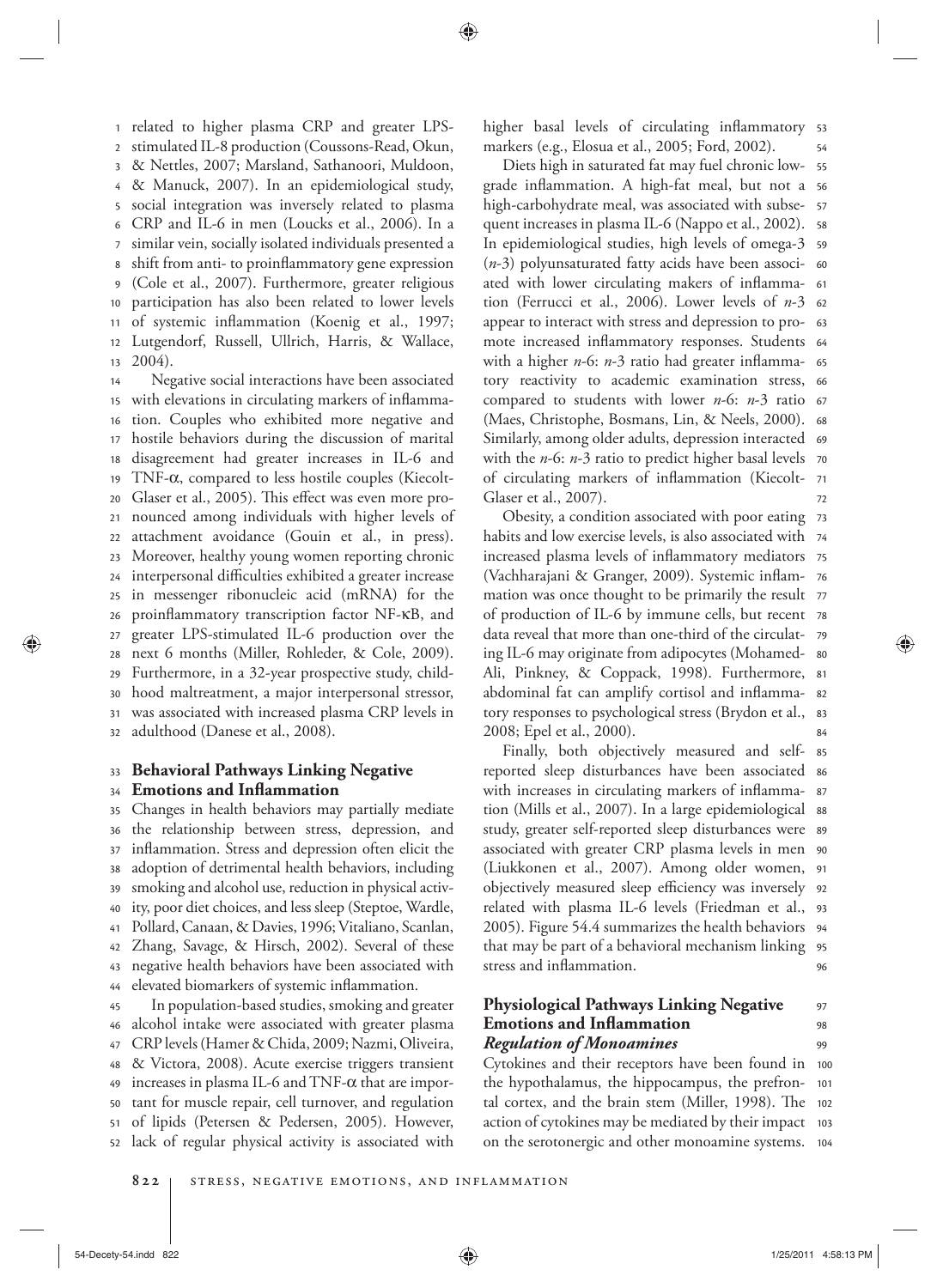| Poor health behaviors and<br>inflammation |
|-------------------------------------------|
| Smoking                                   |
| Alcohol intake                            |
| Low physical activity                     |
| Diet high in saturated fat                |
| Obesity                                   |
| Sleep disturbances                        |

Fig. 54.4 Health behaviors associated with inflammation.

27 26 25 24 23 22 21 20 19 18 17 16 15 14 13 12 11 10 9 8 7 6 5 4 3 2 1 In rats, intraventricular injections of IFN- $\alpha$  reduced the level of 5-HT in the brain (Kamata, Higuchi, Yoshimoto, Yoshida, & Shimizu, 2000). Proinflammatory cytokines can decrease the availability of tryptophan (TRP) in the brain by activating the enzyme indoleamine-2,3 dioxygenase, which provokes a switch from the synthesis of TRP to the synthesis of kynurenine and quinolinic acid, thereby reducing the production of 5-HT (Schiepers, Wichers, & Maes, 2005 ). Decreased CSF levels of TRP have been positively correlated with the development of depressive symptoms among cancer patients treated with IFN- $\alpha$  (Capuron, Ravaud, et al., 2002). In addition, several proinflammatory cytokines (TNF- $\alpha$ , IL-1β, IFN- $\gamma$ ) reduced the activity of the 5-HT transporter, which may result in a decrease in extracellular levels of 5-HT (Bonaccorso et al., 2002). Cytokines may also influence the synthesis and reuptake of dopamine and norepinephrine (Kitagami et al., 2003; Moron et al., 2003). Furthermore, inflammation may reduce neural plasticity. Pharmacologically induced inflammation via LPS injection was associated with cognitive impairment, decreased hippocampal expression of brain-derived neurotrophic factor (BDNF) and its receptor, tyrosine kinase-B, as well as reduced hippocampal neurogenesis in rats (Wu et al., 2007).

### 28  *Glucocorticoid Resistance*

40 39 38 37 36 35 34 33 32 31 30 29 Cortisol plays an important role in regulating inflammatory responses. However, chronic low-grade levels of inflammation may excessively prolong the activation of the HPA axis. Several proinflammatory cytokines can stimulate the production of corticotropin-releasing hormone (Besedovsky et al., 1991). Usually, cortisol, the end product of HPA-axis activation, has anti-inflammatory properties. However, in the case of chronic exposure to cortisol, a downregulation of glucocorticoid receptors is observed (Miller, Pariante, & Pearce, 1999). This leads to glucocorticoid resistance, whereby immune cells are

48 47 following administration of a synthetic glucocorti-46 ished inhibition of LPS-stimulated IL-6 production 45 44 mation. In fact, the chronic stress of caregiving for a chronic elevations in circulating markers of inflam- 43 of glucocorticoids. This process can then promote 42 less responsive to the anti-inflammatory properties 41 child with cancer has been associated with dimincoid (Miller, Cohen, & Ritchey, 2002).

# *Molecular Mechanism Linking Stress and Inflammation*

76 75 activates the NF-κB pathway (Miller et al., 2008). 74 related genes, suggesting that chronic stress also 73 decreased expression of glucocorticoid receptor- 72 expression of the NF-KB-related genes, as well as 71 tumor exhibited higher plasma levels of CRP, greater 70 teins. Individuals caring for a relative with a brain 69 to increased gene expression of inflammatory pro- 68 lead to the activation of NF-κB and, subsequently, 67 stress-induced increases in norepinephrine might 66 nucleus of the cells (Bierhaus et al., 2003). Therefore, 65 in the activation and translocation of NF-KB in the 64 led to a downstream signaling cascade that resulted  $\,$  63 binding of norepinephrine, but not epinephrine, 62 and cortisol secretion. Animal studies specified that 61 was correlated with stress-induced catecholamine 60 59 the genes of several inflammatory mediators (Barnes) ss transcription factor that influences the expression of 57 10 minutes among healthy volunteers. NF-KB is a 56 NF-κB from peripheral blood monocyte cells within ss the TSST led to an increase in the nuclear factor 54 collaborators (Bierhaus et al., 2003). Exposure to 53 inflammation has been detailed by Bierhaus and 52 A direct molecular mechanism linking stress and 51 & Karin, 1997). In humans, activation of NF-κB Figure 54.5 depicts different physiological pathways linking stress and inflammation.

### **Conclusion**

 $91$ of the impact of stress and negative emotions on 90 tion may thus become a key physiological mediator s9 logical role. For social neuroscientists, inflamma-  $^{\rm ss}$ that inflammation may have a causal pathophysio- 87 86 marker of disease activity, other evidence suggests simply the presence of risk factors or represent a 85 suggest that increased inflammation may reflect 84 83 mental health outcomes. Although some studies inflammation, which has been associated with detri-  $\,$  s2  $\,$ emotions can promote a state of chronic low-grade si verging evidence suggests that stress and negative so tion clearance and wound healing. However, con- 79 Inflammation is a vital process involved in infec- 78 health.

50 49

77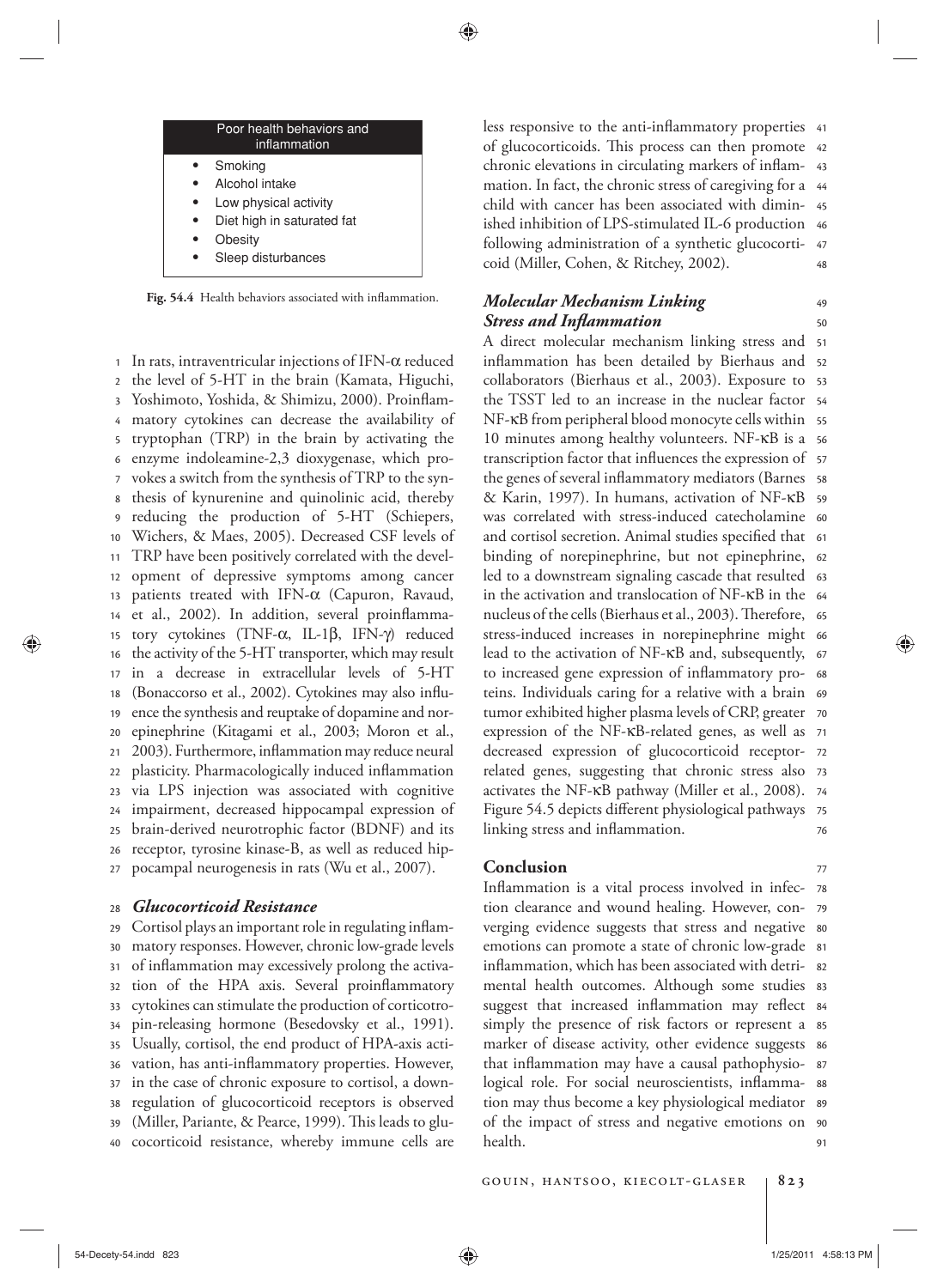

**Fig. 54.5** Physiological pathways. A pathway linking stress, immune function, and mood. Cytokine receptors (•) are found in the prefrontal cortex, hippocampus, hypothalamus, and brainstem. Stress acts on the hypothalamus, inducing release of cortisol from the adrenal cortex, and norepinephrine from the adrenal medulla. With chronic stress, excess cortisol is released, resulting in downregulation of glucocorticoid receptros. This makes immune cells responsive to glucocorticoids' antiinflammatory properties, resulting in increased levels of proinflammatory cytokines. Norepinephrine release activates NF-KB, which increases gene production of inflammatory proteins. Proinflammatory cytokines affect serotonergic (5-HT) function, which may, in turn, impact mood.

AU: summary has been added in figure caption, please check if is it ok

⊕

# <sup>1</sup> **Acknowledgements**

- 2 Work on this chapter was supported by a Doctoral
- 3 Research Training Award from the Fonds de la
- 4 Recherche en Santé du Québec (J-P.G.), and grants
- 5 AT002971, AG025732, AG029562, CA126857,
- 6 M01-RR-0034 and CA16058 from the National
- 7 Institutes of Health.

# **References**

- 11 10 9 Aggarwal, B. B., Shishodia, S., Sandur, S. K., Pandey, M. K., & Sethi, G. (2006). Inflammation and cancer: How hot is the link? *Biochem Pharmacol*, 72(11), 1605-1621.
- 16 15 14 Chamontin, B., et al. (2006). Interleukin 6 is associated with 13 12 Amar, J., Fauvel, J., Drouet, L., Ruidavets, J. B., Perret, B., subclinical atherosclerosis: A link with soluble intercellular adhesion molecule 1. *Journal of Hypertension*, 24(6), 1083-1088.

⊕

8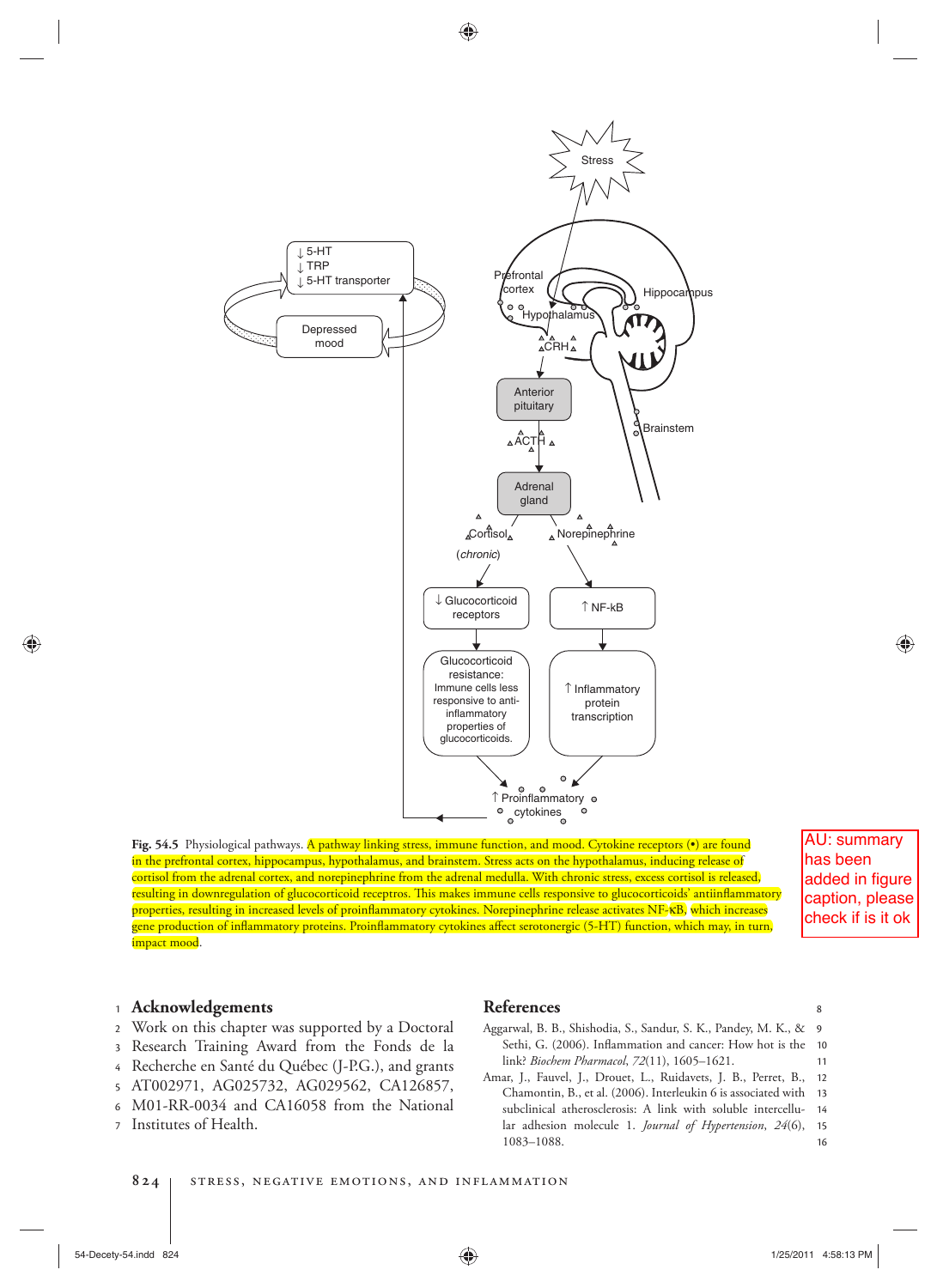- 1 Balkwill, F., Charles, K. A., & Mantovani, A. (2005). Smoldering
- 2 and polarized inflammation in the initiation and promotion
- 3 of malignant disease. *Cancer Cell*, 7(3), 211-217.
- 4 Barnes, P. J. & Karin, M. (1997). Nuclear factor-kappaB: A piv-
- 6 5 otal transcription factor in chronic inflammatory diseases. *N Engl J Med*, 336(15), 1066-1071.
- 7 Besedovsky, H. O., del Rey, A., Klusman, I., Furukawa, H.,
- 8 Monge Arditi, G., & Kabiersch, A. (1991). Cytokines
- 10 9 as modulators of the hypothalamus-pituitary-adrenal axis . *J Steroid Biochem Mol Biol* , *40* ( 4–6 ), 613 – 618 .
- 11 Bierhaus, A., Wolf, J., Andrassy, M., Rohleder, N., Humpert, P. M.,
- 12 Petrov, D., et al. (2003). A mechanism converting psychoso-
- 13 cial stress into mononuclear cell activation . *Proceedings of the*
- 14 *National Academy of Sciences of the United States of America* ,
- 16 15 *100*(4), 1920-1925. Black, P. H. (2006). The inflammatory consequences of psycho-
- 17 logic stress: Relationship to insulin resistance, obesity, ath-
- 19 18 erosclerosis and diabetes mellitus, type II . *Med Hypotheses* , 67(4), 879-891.
- 20 Bonaccorso, S., Marino, V., Puzella, A., Pasquini, M., Biondi, M.,
- 21 Artini, M., et al. (2002). Increased depressive ratings in
- 22 patients with hepatitis C receiving interferon-alpha-based
- 24  $23$ immunotherapy are related to interferon-alpha-induced
- 25 changes in the serotonergic system. *J Clin Psychopharmacol*, *22*(1), 86–90.
- 29 28 27 26 Brydon, L., Edwards, S., Jia, H. Y., Mohamed-Ali, V., Zachary, I., Martin, J. F., et al. (2005). Psychological stress activates interleukin-1 beta gene expression in human mononuclear cells. *Brain, Behavior, and Immunity*, 19(6), 540-546.
- 33 32 31 30 Brydon, L., Edwards, S., Mohamed-Ali, V., & Steptoe, A. (2004). Socioeconomic status and stress-induced increases in interleukin-6. *Brain Behavior and Immunity*, 18(3),  $281 - 290.$
- 36 35 34 Brydon, L. & Steptoe, A. (2005). Stress-induced increases in interleukin-6 and fibrinogen predict ambulatory blood pressure at 3-year follow-up. *J Hypertens*, 23(5), 1001-1007
- 37 Brydon, L., Walker, C., Wawrzyniak, A., Whitehead, D.,
- 38 Okamura, H., Yajima, J., et al. (2009). Synergistic effects of
- 39 psychological and immune stressors on inflammatory
- 41 40 cytokine and sickness responses in humans . *Brain Behav*  Immun, 23(2), 217-224.
- 42 Brydon, L., Wright, C. E., O'Donnell, K., Zachary, I., Wardle, J.,
- 43 & Steptoe, A. (2008). Stress-induced cytokine responses and
- 45 44 central adiposity in young women. *Int J Obes (Lond)*, 32(3), 443-450.
- 46 Capuron, L., Gumnick, J. F., Musselman, D. L., Lawson, D. H.,
- 47 Reemsnyder, A., Nemeroff, C. B., et al. (2002).
- 49 48 Neurobehavioral effects of interferon-alpha in cancer patients: Phenomenology and paroxetine responsiveness
- 51 50 of symptom dimensions. *Neuropsychopharmacology*, 26(5), 643-652.
- 53 52 Capuron, L. & Miller, A. H. (2004). Cytokines and psychopathology: Lessons from interferon-alpha. *Biol Psychiatry*,
- 55 54 56(11), 819–824. Capuron, L., Ravaud, A., Neveu, P. J., Miller, A. H., Maes, M.,
- 56 & Dantzer, R. (2002). Association between decreased serum
- 57 tryptophan concentrations and depressive symptoms in
- 59 58 cancer patients undergoing cytokine therapy. Mol Psychiatry, *7* ( 5 ), 468 – 473 .
- 60 Carlson, L. E., Speca, M., Patel, K. D., & Goodey, E. (2003).
- 61 Mindfulness-based stress reduction in relation to quality of
- 62 life, mood, symptoms of stress, and immune parameters in

64 breast and prostate cancer outpatients. *Psychosomatic* 63 *Medicine*, 65(4), 571-581.

- 69 68 67 66 65 Cesari, M., Penninx, B. W. J. H., Pahor, M., Lauretani, F., Corsi, A. M., Rhys Williams, G., et al. (2004). Inflammatory markers and physical performance in older persons: The InCHIANTI study . *Journals of Gerontology. Series A, Biological*  Sciences and Medical Sciences, 59(3), 242-248.
- 72 71 70 Cole, S. W., Hawkley, L. C., Arevalo, J. M., Sung, C. Y., Rose, R. M., & Cacioppo, J. T. (2007). Social regulation of gene expression in human leukocytes. *Genome Biol*, 8(9), R189.
- 76 75 74 73 Collado-Hidalgo, A., Bower, J. E., Ganz, P. A., Cole, S. W., & Irwin, M. R. (2006). Inflammatory biomarkers for persistent fatigue in breast cancer survivors. *Clinical Cancer Research*, *12*. 2759-2766.
- 80 79 78 77 Costanzo, E. S., Lutgendorf, S. K., Sood, A. K., Anderson, B., Sorosky, J., & Lubaroff, D. M. (2005). Psychosocial factors and interleukin-6 among women with advanced ovarian cancer. *Cancer*,  $104(2)$ , 305-313.
- 84 83 82 81 Coussons-Read, M. E., Okun, M. L., & Nettles, C. D. (2007). Psychosocial stress increases inflammatory markers and alters cytokine production across pregnancy. *Brain Behav Immun*, *21*(3), 343–350.
- 88 87 86 85 Danese, A., Moffitt, T. E., Pariante, C. M., Ambler, A., Poulton, R., & Caspi, A. (2008). Elevated inflammation levels in depressed adults with a history of childhood maltreatment. *Arch Gen Psychiatry* , *65* ( 4 ), 409 – 415 .
- 92 91 90 89 Danese, A., Pariante, C. M., Caspi, A., Taylor, A., & Poulton, R. (2007). Childhood maltreatment predicts adult inflammation in a life-course study. *Proc Natl Acad Sci U S A*, 104(4), 1319 – 1324.
- 96 95 94 93 Dantzer, R., O'Connor, J. C., Freund, G. G., Johnson, R. W., & Kelley, K. W. (2008). From inflammation to sickness and depression: When the immune system subjugates the brain . *Nat Rev Neurosci*, 9(1), 46-56.
- 101 100 99 98 97 Davis, M. C., Zautra, A. J., Younger, J., Motivala, S. J., Attrep, J., & Irwin, M. R. (2008). Chronic stress and regulation of cellular markers of inflammation in rheumatoid arthritis: Implications for fatigue. *Brain Behav Immun*, 22(1),  $24 - 32$ .
- 106 105 104 103 102 Dentino, A. N., Pieper, C. F., Rao, M. K., Currie, M. S., Harris, T., Blazer, D. G., et al. (1999). Association of interleukin-6 and other biologic variables with depression in older people living in the community . *Journal of the American*  Geriatrics Society, 47, 6-11.
- 109 108 107 Dickerson, S. S., Kemeny, M. E., Aziz, N., Kim, K. H., & Fahey, J. L. (2004). Immunological effects of induced shame and guilt. Psychosom Med, 66(1), 124-131.
- 114 113 112 111 110 Dieperink, E., Ho, S. B., Thuras, P., & Willenbring, M. L. (2003). A prospective study of neuropsychiatric symptoms associated with interferon-alpha-2b and ribavirin therapy for patients with chronic hepatitis C. Psychosomatics, 44(2),  $104 - 112.$
- 119 118 117 116 115 Doering, L. V., Cross, R., Vredevoe, D., Martinez-Maza, O., & Cowan, M. J. (2007). Infection, depression, and immunity in women after coronary artery bypass: A pilot study of cognitive behavioral therapy. Altern Ther Health Med, 13(3),  $18 - 21$ .
- 123 122  $12<sup>1</sup>$ 120 Ellins, E., Halcox, J., Donald, A., Field, B., Brydon, L., Deanfield, J., et al. (2008). Arterial stiffness and inflammatory response to psychophysiological stress . *Brain Behav Immun* .
- 125 124 Elosua, R., Bartali, B., Ordovas, J. M., Corsi, A. M., Lauretani, F., & Ferrucci, L. (2005). Association between physical activity,

gouin, hantsoo, kiecolt-glaser **825**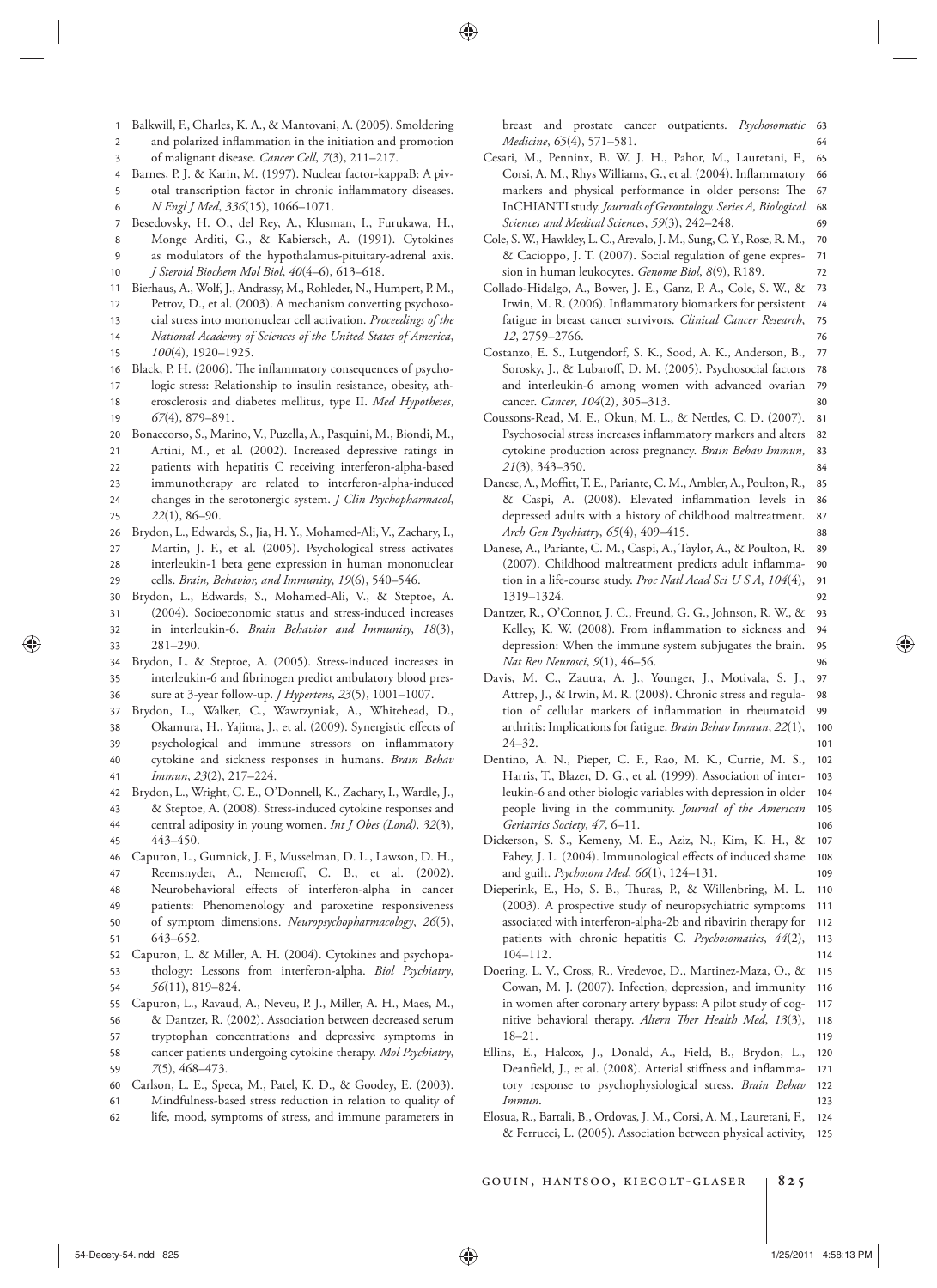- 1 physical performance, and inflammatory biomarkers in an
- 2 elderly population: The InCHIANTI study. *J Gerontol A Biol*
- 3 Sci Med Sci, 60(6), 760-767.
- 4 Epel, E. S., McEwen, B. S., Seeman, T., Matthews, K. A.,
- 6 5 Castellazzo, G., Brownell, K. D., et al. (2000). Stress and body shape: Stress-induced cortisol is consistently greater among women with central fat. Psychosomatic Medicine, 62,
- 8 7 623-632.
- 9 Ershler, W. & Keller, E. (2000). Age-associated increased inter-

11 10 leukin-6 gene expression, late-life diseases, and frailty . *Annual Review of Medicine* , *51* , 245 – 270 .

- 12 Ferrucci, L., Cherubini, A., Bandinelli, S., Bartali, B., Corsi, A.,
- 13 Lauretani, F., et al. (2006). Relationship of plasma polyun-
- 15 14 saturated fatty acids to circulating inflammatory markers. *Journal of Clinical Endocrinology and Metabolism* , *91* ,
- 17 16 439-446.
- Ferrucci, L., Harris, T., Guralnik, J., Tracy, R., Corti, M.,
- 20 19 18 Cohen, H., et al. (1999). Serum IL-6 level and the development of disability in older persons . *Journal of the American Geriatrics Society* , *47* , 639 – 646 .
- 21 Ford, D. E. & Erlinger, T. P. (2004). Depression and C-reactive
- 23 22 protein in U.S. adults. Archives of Internal Medicine, 164,  $1010 - 1014$ .
- 26 25 24 Ford, E. S. (2002). Does exercise reduce inflammation? Physical activity and c-reactive protein among U.S . adults. *Epidemiology* , *13* , 561 – 568 .
- 27 Friedman, E. M., Hayney, M. S., Love, G. D., Urry, H. L.,
- 29 28 Rosenkranz, M. A., Davidson, R. J., et al. (2005). Social relationships, sleep quality, and interleukin-6 in aging women.
- 31 30 Proc Natl Acad Sci U S A, 102(51), 18757-18762.
- 33 32 Gabay, C. & Kushner, I. (1999). Acute-phase proteins and other systemic responses to inflammation. *N Engl J Med*,  $340(6)$ , 448 – 454 .
- 35 34 Gibb, J., Hayley, S., Gandhi, R., Poulter, M. O., & Anisman, H.
- 37 36 (2008). Synergistic and additive actions of a psychosocial stressor and endotoxin challenge: Circulating and brain cytokines, plasma corticosterone and behavioral changes in
- 38 mice. *Brain Behav Immun.* 22(4), 573-589.
- 39 Giuliani, N., Sansoni, P., Girasole, G., Vescovini, R., Passeri, G.,
- 40 Passeri, M., et al. (2001). Serum interleukin-6, soluble inter-
- 42 41 leukin-6 receptor and soluble gp130 exhibit different patterns of age- and menopause-related changes. *Exp Gerontol*,
- 43 36(3), 547-557.
- 44 Glaser, R., Robles, T., Sheridan, J., Malarkey, W. B., & Kiecolt-
- 45 Glaser, J. K. (2003). Mild depressive symptoms are associ-
- 47 46 ated with amplified and prolonged inflammatory responses following influenza vaccination in older adults. *Archives of*
- 48 *General Psychiatry* , *60* , 1009 – 1014 .
- 51 50 49 Gouin, J., Hantsoo, L. V., & Kiecolt-Glaser, J. K. (2008). Immune dysregulation and chronic stress among older adults: A review. *Neuroimmunododulation*, 15, 254-262.
- 52 Gouin, J. P., Glaser, R., Loving, T. J., Malarkey, W. B.,
- 53 Stowell, J., Houts, C., et al. (in press). Attachment avoidance
- 55 54 predicts inflammatory responses to marital conflict. *Brain*, *Behavior, and Immunity* .
- 56 Graham, J. E., Christian, L. M., & Kiecolt-Glaser, J. K. (2007).
- 57 Close relationships and immunity . In R. Ader (Ed.),
- 59 58 Psychoneuroimmunology (Vol. 2, pp. 781-798). Burlington, MA: Elsevier Academic Press.
- 60 Graham, J. E., Robles, T. F., Kiecolt-Glaser, J. K., Malarkey, W. B.,
- 61 Bissell, M. G., & Glaser, R. (2006). Hostility and pain are
- 62 related to inflammation in older adults. *Brain Behav Immun*,
- 63 20(4), 389-400.
- 66 65 64 Hamer, M. & Chida, Y. (2009). Associations of very high C-reactive protein concentration with psychosocial and cardiovascular risk factors in an ageing population . *Atherosclerosis* .
- 70 69 68 67 Harris, T., Ferrucci, L., Tracy, R., Corti, M., Wacholder, S., Ettinger, W. J., et al. (1999). Associations of elevated interleukin-6 and C-reactive protein levels with mortality in the elderly. American Journal of Medicine, 106, 506-512.
- 75 74 73 72 71 Hauser, P., Khosla, J., Aurora, H., Laurin, J., Kling, M. A., Hill, J., et al. (2002). A prospective study of the incidence and open-label treatment of interferon-induced major depressive disorder in patients with hepatitis C. Molecular *Psychiatry*, 7(9), 942-947.
- 79 78 77 76 Heesen, C., Schulz, H., Schmidt, M., Gold, S., Tessmer, W., & Schulz, K. H. (2002). Endocrine and cytokine responses to acute psychological stress in multiple sclerosis . *Brain,*  Behavior, and Immunity, 16, 282-287.
- 84 83 82 81 80 Heinz, A., Hermann, D., Smolka, M. N., Rieks, M., Graf, K. J., Pohlau, D., et al. (2003). Effects of acute psychological stress on adhesion molecules, interleukins and sex hormones: Implications for coronary heart disease . *Psychopharmacology (Berl)*, 165(2), 111-117.
- 87 86 85 Howren, M. B., Lamkin, D. M., & Suls, J. (2009). Associations of depression with C-reactive protein, IL-1, and IL-6: A meta-analysis. Psychosom Med, 71(2), 171-186.
- 90 89 88 Irwin, M. (2002). Psychoneuroimmunology of depression: Clinical implications. *Brain, Behavior, and Immunity*, 16,  $1 - 16.$
- 93 92 91 Jain, S., Mills, P. J., von Kanel, R., Hong, S., & Dimsdale, J. E. (2007). Effects of perceived stress and uplifts on inflammation and coagulability. Psychophysiology, 44(1), 154-160.
- 97 96 95 94 Johnson, J. D., O'Connor, K. A., Deak, T., Stark, M., Watkins, L. R., & Maier, S. F. (2002). Prior stressor exposure sensitizes LPS-induced cytokine production . *Brain, Behavior,*  and Immunity, 16, 461-476.
- 102 101 100 99 98 Kamata, M., Higuchi, H., Yoshimoto, M., Yoshida, K., & Shimizu, T. (2000). Effect of single intracerebroventricular injection of alpha-interferon on monoamine concentrations in the rat brain. *Eur Neuropsychopharmacol*, 10(2), 129 – 132
- 106 105 104 103 Kiecolt-Glaser, J. K., Belury, M. A., Porter, K., Beversdorf, D. Q., Lemeshow, S., & Glaser, R. (2007). Depressive symptoms, omega-6: Omega-3 fatty acids, and inflammation in older adults. *Psychosom Med*, 69(3), 217-224.
- 110 109 108 107 Kiecolt-Glaser, J. K., Loving, T. J., Stowell, J. R., Malarkey, W. B., Lemeshow, S., Dickinson, S. L., et al. (2005). Hostile marital interactions, proinflammatory cytokine production, and wound healing. Archives of General Psychiatry, 62, 1377-1384.
- 115 114 113 112 111 Kiecolt-Glaser, J. K., Preacher, K. J., MacCallum, R. C., Atkinson, C., Malarkey, W. B., & Glaser, R. (2003). Chronic stress and age-related increases in the proinflammatory cytokine IL-6 . *Proceedings of the National Academy of Sciences of the United States of America* , *100* , 9090 – 9095 .
- 120 119 118 117 116 Kitagami, T., Yamada, K., Miura, H., Hashimoto, R., Nabeshima, T., & Ohta, T. (2003). Mechanism of systemically injected interferon-alpha impeding monoamine biosynthesis in rats: Role of nitric oxide as a signal crossing the blood-brain barrier. *Brain Res*, 978(1-2), 104-114.
- 125 124 123 122 121 Koenig, H. G., Cohen, H. J., George, L. K., Hays, J. C., Larson, D. B., & Blazer, D. G. (1997). Attendance at religious services, interleukin-6, and other biological parameters of immune function in older adults . *International Journal of Psychiatry in Medicine* , *27* , 233 – 250 .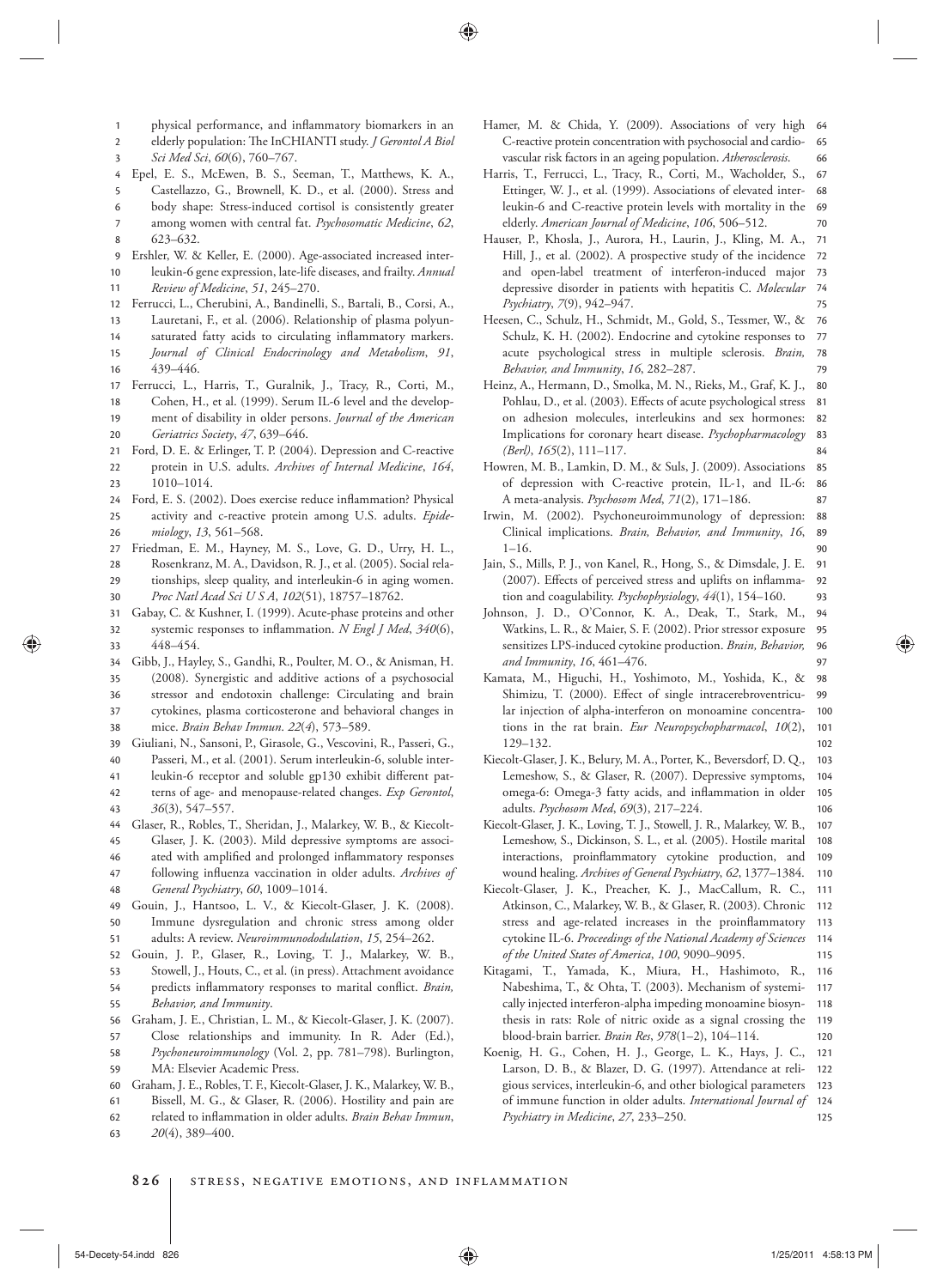- 1 Kop, W. J., Gottdiener, J. S., Tangen, C. M., Fried, L. P.,
- 2 McBurnie, M. A., Walston, J., et al. (2002). Inflammation
- 3 and coagulation factors in persons > 65 years of age with
- 4 symptoms of depression but without evidence of myocardial
- 5 ischemia. American Journal of Cardiology, 89, 419-424.
- 6 Koster, A., Bosma, H., Penninx, B. W., Newman, A. B.,
- 8 7 Harris, T. B., van Eijk, J. T., et al. (2006). Association of inflammatory markers with socioeconomic status. *J Gerontol*
- 9 *A Biol Sci Med Sci* , *61* ( 3 ), 284 – 290 .
- 10 Lanquillon, S., Krieg, J. C., Bening-Abu-Shach, U., & Vedder,
- 12 11 H. (2000). Cytokine production and treatment response in major depressive disorder. *Neuropsychopharmacology*, 22(4),
- 14 13 370 – 379.
- 15 Larson, S. J. & Dunn, A. J. (2001). Behavioral effects of cytokines. *Brain Behav Immun*, 15(4), 371-387.
- 18 17 16 LeMay, L. G., Vander, A. J., & Kluger, M. J. (1990). The effects of psychological stress on plasma interleukin-6 activity in rats. *Physiol Behav*, 47(5), 957-961.
- 20 19 Leonard, B. E. (2001). The immune system, depression and the action of antidepressants . *Prog Neuropsychopharmacol Biol*
- 22 21 *Psychiatry*, 25(4), 767-780. Lindmark, E., Diderholm, E., Wallentin, L., & Siegbahn, A.
- $23$ (2001). Relationship between interleukin 6 and mortality in
- 24
- 25 patients with unstable coronary artery disease: Effects of an early invasive or noninvasive strategy . *JAMA-Journal of the*
- 26 *American Medical Association* , *286* ( 17 ), 2107 – 2113 .
- 27 Liukkonen, T., Rasanen, P., Ruokonen, A., Laitinen, J.,
- 28 Jokelainen, J., Leinonen, M., et al. (2007). C-reactive pro-
- 30 29 tein levels and sleep disturbances: Observations based on the Northern Finland 1966 Birth Cohort study. Psychosom Med,
- 32 31  $69(8)$ , 756-761. Loucks, E. B., Sullivan, L. M., D'Agostino, R. B., Sr., Larson, M. G.,
- 34 33 Berkman, L. F., & Benjamin, E. J. (2006). Social networks and inflammatory markers in the Framingham Heart Study.
- 35 *J Biosoc Sci*, 38(6), 835-842.
- 38 37 36 Lutgendorf, S., Russell, D., Ullrich, P., Harris, T. B., & Wallace, R. (2004). Religious participation, Interleukin-6, and mortality in older adults. *Health Psychology*, 23(5), 465-475.
- 39 Lutgendorf, S. K., Anderson, B., Sorosky, J. I., Buller, R. E.,
- 40 & Lubaroff, D. M. (2000). Interleukin-6 and use of social
- 42 41 support in gynecologic cancer patients . *International Journal of Behavioral Medicine* , *7* , 127 – 142 .
- 
- 44 43 Lutgendorf, S. K., Garand, L., Buckwalter, K. C., Reimer, T. T.,
- Hong, S., & Lubaroff, D. M. (1999). Life stress, mood dis-
- 46 45 turbance, and elevated interleukin-6 in healthy older women .
- 47 *Journals of Gerontology: Series A, Biological Sciences and Medical Sciences* , *54* , M434 – 439 .
- 48 Lutgendorf, S. K., Johnsen, E. L., Cooper, B., Anderson, B.,
- 49 Sorosky, J. I., Buller, R. E., et al. (2002). Vascular endothelial
- 51 50 growth factor and social support in patients with ovarian carcinoma. *Cancer*, 95(4), 808-815.
- 52 Lutgendorf, S. K., Logan, H., Costanzo, E., & Lubaroff, D.
- 53 (2004). Effects of acute stress, relaxation, and a neurogenic
- 55 54 inflammatory stimulus on interleukin-6 in humans. *Brain*, Behavior, and Immunity, 18, 55-64.
- 56 Madhok, R., Crilly, A., Watson, J., & Capell, H. A. (1993).
- 58 57 Serum interleukin 6 levels in rheumatoid arthritis: correlations with clinical and laboratory indices of disease activity.
- 59 *Ann Rheum Dis* , *52* ( 3 ), 232 – 234 .
- 60 Maes, M., Bosmans, E., De Jongh, R., Kenis, G., Vandoolaeghe, E.,
- 61 & Neels, H. (1997). Increased serum IL-6 and IL-1 receptor
- 62 antagonist concentrations in major depression and treatment
- 63 resistant depression. *Cytokine*, 9, 853-858.
- 67 66 65 Maes, M., Christophe, A., Bosmans, E., Lin, A. H., & Neels, H. 64 (2000). In humans, serum polyunsaturated fatty acid levels predict the response of proinflammatory cytokines to psychologic stress. *Biological Psychiatry*, 47, 910-920.
- 72 71 70 69 68 Maes, M., Song, C., Lin, A., De Jongh, R., Van Gastel, A., Kenis, G., et al. (1998). The effects of psychological stress on humans: Increased production of pro-inflammatory cytokines and a Th1-like response in stress-induced anxiety. Cytokine, 10, 313-318.
- 75 74 73 Maggio, M., Guralnik, J. M., Longo, D. L., & Ferrucci, L. (2006). Interleukin-6 in aging and chronic disease: a magnificent pathway. *J Gerontol A Biol Sci Med Sci*, 61(6), 575-584.
- 79 78 77 76 Marsland, A. L., Gianaros, P. J., Abramowitch, S. M., Manuck, S. B., & Hariri, A. R. (2008). Interleukin-6 covaries inversely with hippocampal grey matter volume in middleaged adults. *Biol Psychiatry*, 64(6), 484-490.
- 84 83 82 81 80 Marsland, A. L., Prather, A. A., Petersen, K. L., Cohen, S., & Manuck, S. B. (2008). Antagonistic characteristics are positively associated with inflammatory markers independently of trait negative emotionality. *Brain Behav Immun*, 22(5), 753-761.
- 89 88 87 86 85 Marsland, A. L., Sathanoori, R., Muldoon, M. F., & Manuck, S. B. (2007). Stimulated production of interleukin-8 covaries with psychosocial risk factors for inflammatory disease among middle-aged community volunteers. **Brain Behav** Immun, 21(2), 218-228.
- 93 92 91 90 McDade, T. W., Hawkley, L. C., & Cacioppo, J. T. (2006). Psychosocial and behavioral predictors of inflammation in middle-aged and older adults: The Chicago health, aging, and social relations study. *Psychosom Med*, 68(3), 376-381.
- 96 95 94 Miller, A. H. (1998). Neuroendocrine and immune system interactions in stress and depression . *Psychiatric Clinics of North America* , *21* , 443 – 463 .
- 100 99 98 97 Miller, A. H., Pariante, C. M., & Pearce, B. D. (1999). Effects of cytokines on glucocorticoid receptor expression and function. Glucocorticoid resistance and relevance to depression. *Adv Exp Med Biol* , *461* , 107 – 116 .
- 104 103 102 101 Miller, G. E., Chen, E., Sze, J., Marin, T., Arevalo, J. M., Doll, R., et al. (2008). A functional genomic fingerprint of chronic stress in humans: Blunted glucocorticoid and increased NF-kappaB signaling. *Biol Psychiatry*, 64(4), 266-272.
- 108 107 106 105 Miller, G. E., Cohen, S., & Ritchey, A. K. (2002). Chronic psychological stress and the regulation of pro-inflammatory cytokines: A glucocorticoid-resistance model. *Health Psychol*, *21*(6), 531–541.
- 112 111 110 109 Miller, G. E., Rohleder, N., & Cole, S. W. (2009). Chronic interpersonal stress predicts activation of pro- and antiinflammatory signaling pathways 6 months later. *Psychosom Med*, 71(1), 57-62.
- 116 115 114 113 Miller, G. E., Rohleder, N., Stetler, C., & Kirschbaum, C. (2005). Clinical depression and regulation of the inflammatory response during acute stress. Psychosomatic Medicine, 67, 679-687.
- 120 119 118 117 Miller, G. E., Stetler, C. A., Carney, R. M., Freedland, K. E., & Banks, W. A. (2002). Clinical depression and inflammatory risk markers for coronary heart disease . *American Journal of*  Cardiology, 90(12), 1279-1283.
- 123 122 121 Mills, P. J., von Kanel, R., Norman, D., Natarajan, L., Ziegler, M. G., & Dimsdale, J. E. (2007). Inflammation and sleep in healthy individuals. Sleep, 30(6), 729-735.
- 126 125 124 Mohamed-Ali, V., Pinkney, J. H., & Coppack, S. W. (1998). Adipose tissue as an endocrine and paracrine organ. *Int J Obes Relat Metab Disord, 22*(12), 1145-1158.

gouin, hantsoo, kiecolt-glaser **827**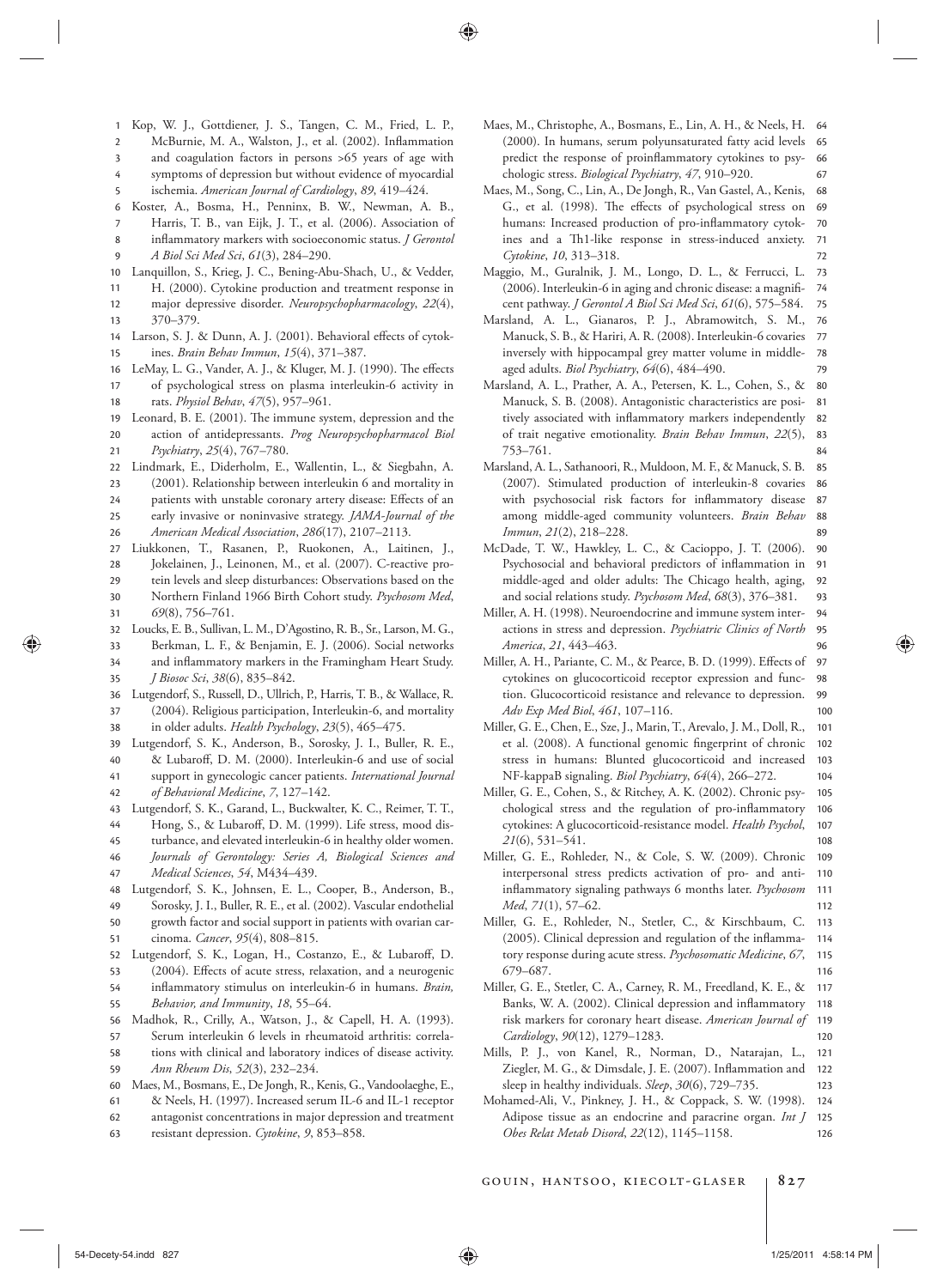- 1 Moron, J. A., Zakharova, I., Ferrer, J. V., Merrill, G. A.,
- 3 2 Hope, B., Lafer, E. M., et al. (2003). Mitogen-activated protein kinase regulates dopamine transporter surface expression and
- 4
- dopamine transport capacity. *J Neurosci*, 23(24), 8480-8488.
- 6 5 Musselman, D. L., Lawson, D. H., Gumnick, J. F., Manatunga, A. K., Penna, S., Goodkin, R. S., et al. (2001).
- Paroxetine for the prevention of depression induced by high-
- 8 7 dose interferon alfa. *The New England Journal of Medicine*,
- 9 344(13), 961-966.
- 10 Nappo, F., Esposito, K., Cioffi, M., Giugliano, G., Molinari, A. M.,
- 12 11 Paolisso, G., et al. (2002). Postprandial endothelial activation
- 13 in healthy subjects and in type 2 diabetic patients: Role of fat and carbohydrate meals. *J Am Coll Cardiol*, 39(7),
- 14 1145 – 1150.
- 15 Nazmi, A., Oliveira, I. O., & Victora, C. G. (2008). Correlates
- 18 17 16 of C-reactive protein levels in young adults: A populationbased cohort study of 3827 subjects in Brazil . *Braz J Med Biol Res*,  $41(5)$ , 357-367.
- 19 Pace, T. W., Negi, L. T., Adame, D. D., Cole, S. P., Sivilli, T. I.,
- 20 Brown, T. D., et al. (2009). Effect of compassion meditation
- 21 on neuroendocrine, innate immune and behavioral responses
- 22 to psychosocial stress. *Psychoneuroendocrinology*, 34(1), 87-98.
- $23$ Pace, T. W. W., Mletzko, T. C., Alagbe, O., Musselman, D. L.,
- 26 25 24 Nemeroff, C. B., Miller, A. H., et al. (2006). Increased stressinduced inflammatory responses in male patients with major depression and increased early life stress . *American Journal of*
- 27 *Psychiatry* , *163* ( 9 ), 1630 – 1632 .
- 29 28 Parham, P. (2004). *The immune system* (2nd ed.). London: Garland Science.
- 30 Penninx, B. W. J. H., Kritchevsky, S. B., Yaffe, K., Newman, A. B.,
- 31 Simonsick, E. M., Rubin, S., et al. (2003). Inflammatory
- 33 32 markers and depressed mood in older persons: Results from the health, aging, and body composition study. *Biological*
- 34 *Psychiatry* , *54* , 566 – 572 .
- 36 35 Pervanidou, P., Kolaitis, G., Charitaki, S., Margeli, A., Ferentinos, S., Bakoula, C., et al. (2007). Elevated morning serum interleu-
- 37 kin (IL)-6 or evening salivary cortisol concentrations predict
- 39 38 posttraumatic stress disorder in children and adolescents six months after a motor vehicle accident . *Psychoneuro-*
- 40 endocrinology, 32(8-10), 991-999.
- 42 41 Petersen, A. M. & Pedersen, B. K. (2005). The anti-inflammatory effect of exercise. *J Appl Physiol*, 98(4), 1154-1162.
- 43 Pike, J. L. & Irwin, M. R. (2006). Dissociation of inflammatory
- 45 44 markers and natural killer cell activity in major depressive disorder. *Brain Behav Immun*, 20(2), 169-174.
- 47 46 Pradhan, A., Manson, J., Rifai, N., Buring, J., & Ridker, P. (2001). C-reactive protein, interleukin 6, and risk of devel-
- 48 oping type 2 diabetes mellitus. *JAMA*, 286, 327-334.
- 51 50 49 Raison, C. L., Capuron, L., & Miller, A. H. (2006). Cytokines sing the blues: Inflammation and the pathogenesis of depression. *Trends in Immunology*, 27, 24-31.
- 52 Reichenberg, A., Yirmiya, R., Schuld, A., Kraus, T., Haack, M.,
- 53 Morag, A., et al. (2001). Cytokine-associated emotional
- 55 54 and cognitive disturbances in humans . *Archives of General Psychiatry* , *58* , 445 – 452 .
- 56 Ridker, P., Rifai, N., Stampfer, M., & Hennekens, C. (2000).
- 58 57 Plasma concentration of interleukin-6 and the risk of future myocardial infarction among apparently healthy men.
- 59 *Circulation* , *101* , 1767 – 1772 .
- 60 Ridker, P. M., Hennekens, C. H., Buring, J. E., & Rifai, N.
- 61 (2000). C-Reactive protein and other markers of inflamma-
- 62 tion in the prediction of cardiovascular disease in women .
- 63 The New England Journal of Medicine, 342(12), 836-843.
- 66 65 Rohleder, N., Chen, E., Wolf, J. M., & Miller, G. E. (2008). The 64 psychobiology of trait shame in young women: Extending the social self preservation theory. *Health Psychol*, 27(5), 523-532.
- 71 70 69 68 67 Rohleder, N., Loksimovic, L., Wolf, J. M., & Kirschbaum, C. (2004). Hypocortisolism and increased glucocorticoid sensitivity of pro-inflammatory cytokine production in Bosnian War refugees with posttraumatic stress disorder. *Biological Psychiatry* , *55* , 745 – 751 .
- 74 73 72 Rohleder, N. & Miller, G. E. (2007). Acute deviations from long-term trait depressive symptoms predict systemic inflammatory activity. *Brain Behav Immun*, 22(5), 709-716.
- 78 77 76 75 Salgado, R., Junius, S., Benoy, I., Van Dam, P., Vermeulen, P., Van Marck, E., et al. (2003). Circulating interleukin-6 predicts survival in patients with metastatic breast cancer . *Int J Cancer*, 103(5), 642–646.

81 80 79 Schiepers, O. J., Wichers, M. C., & Maes, M. (2005). Cytokines and major depression . *Prog Neuropsychopharmacol Biol Psychiatry*, 29(2), 201-217.

- 85 84 83 82 Sesso, H. D., Buring, J. E., Rifai, N., Blake, G. J., Gaziano, J. M., & Ridker, P. M. (2003). C-reactive protein and the risk of developing hypertension . *JAMA-Journal of the American Medical Association* , *290* ( 22 ), 2945 – 2951 .
- 89 88 87 86 Shah, R., Burg, M. M., Vashist, A., Collins, D., Liu, J., Jadbabaie, F., et al. (2006). C-reactive protein and vulnerability to mental stress-induced myocardial ischemia. *Mol Med, 12*(11-12), 269-274.
- 94 93 92 91 90 Sluzewska, A., Rybakowski, J. K., Laciak, M., Mackiewicz, A., Sobieska, M., & Wiktorowicz, K. (1995). Interleukin-6 serum levels in depressed patients before and after treatment with fluoxetine. *Annals of the New York Academy of Sciences*, *762* , 474 – 476 .
- 98 97 96 95 Steptoe, A., Hamer, M., & Chida, Y. (2007). The effects of acute psychological stress on circulating inflammatory factors in humans: a review and meta-analysis. *Brain Behav Immun*, *21*(7), 901-912
- 102 101 100 99 Steptoe, A., Wardle, J., Pollard, T. M., Canaan, L., & Davies, G. J. (1996). Stress, social support and health-related behavior: A study of smoking, alcohol consumption and physical exercise . *Journal of Psychosomatic Research* , *41* , 171 – 180 .
- 106 105 104 103 Stewart, J. C., Janicki-Deverts, D., Muldoon, M. F., & Kamarck, T. W. (2008). Depressive symptoms moderate the influence of hostility on serum interleukin-6 and C-reactive protein. *Psychosom Med*, 70(2), 197-204.
- 111 110 109 108 107 Suarez, E. C., Boyle, S. H., Lewis, J. G., Hall, R. P., & Young, K. H. (2006). Increases in stimulated secretion of proinflammatory cytokines by blood monocytes following arousal of negative affect: the role of insulin resistance as moderator. *Brain Behav* Immun, 20(4), 331-338.
- 115 114 113 112 Suarez, E. C., Krishnan, R. R., & Lewis, J. G. (2003). The relation of severity of depressive symptoms to monocyte-associated proinflammatory cytokines and chemokines in apparently healthy men. Psychosomatic Medicine, 65, 362-368.
- 118 117 116 Thomas, A. J., Davis, S., Morris, C., Jackson, E., Harrison, R., & O'Brien, J. T. (2005). Increase in interleukin-1beta in latelife depression. *American Journal of Psychiatry*, 162, 175-177.
- 121 120 119 Tilg, H., Dinarello, C. A., & Mier, J. W. (1997). IL-6 and APPs: Anti-inflammatory and immunosuppressive mediators. *Immunol Today*, 18(9), 428-432.
- 126 125 124 123 122 Tyring, S., Gottlieb, A., Papp, K., Gordon, K., Leonardi, C., Wang, A., et al. (2006). Etanercept and clinical outcomes, fatigue, and depression in psoriasis: Double-blind placebocontrolled randomised phase III trial. *Lancet*, 367(9504),  $29 - 35.$